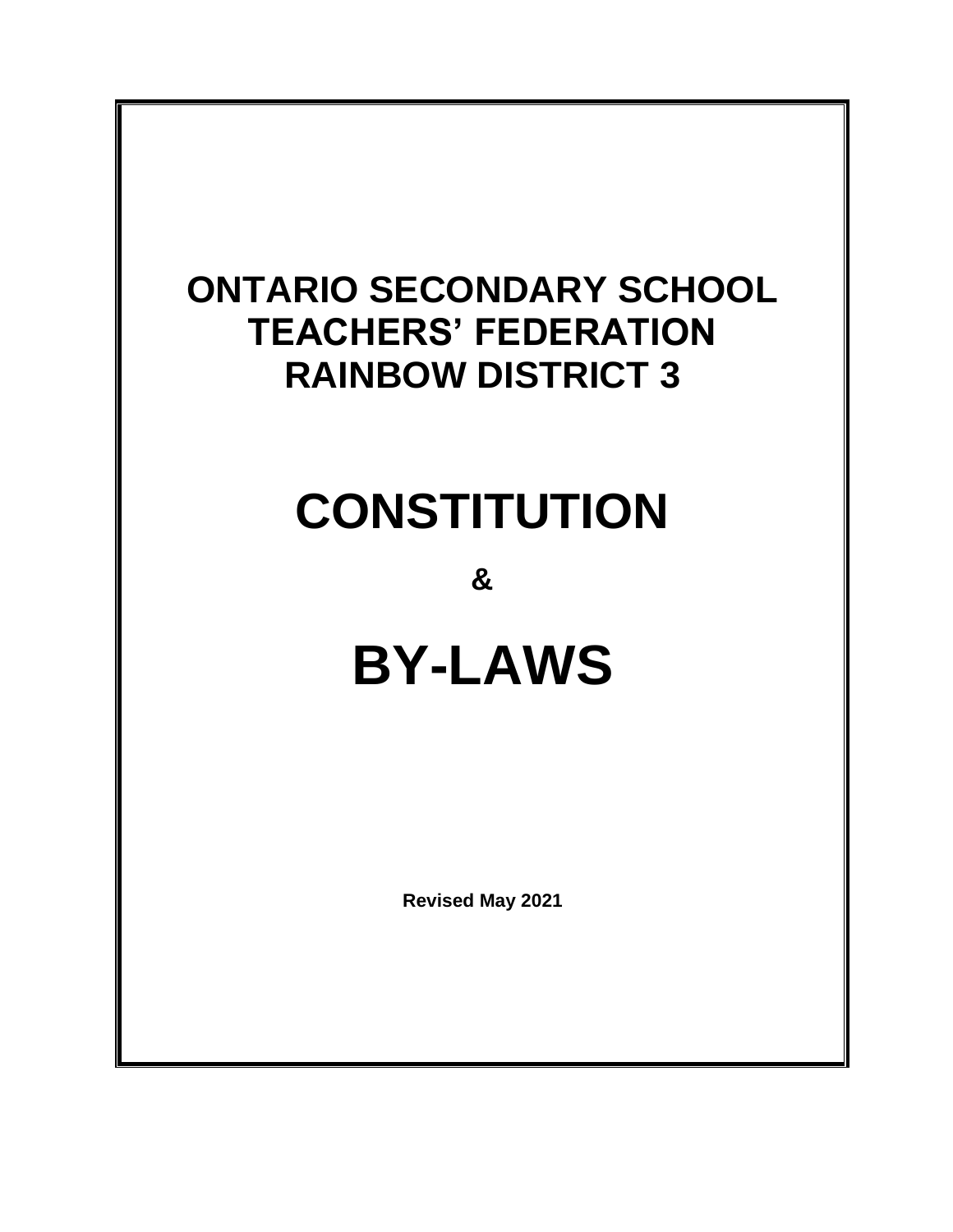# **TABLE OF CONTENTS**

# **ARTICLES**

| Page 2 |
|--------|
| Page 3 |
| Page 3 |
| Page 3 |
| Page 5 |
| Page 5 |
| Page 5 |
| Page 5 |
| Page 5 |
| Page 6 |
| Page 6 |

# **BY-LAWS**

|                                                               | Page 7  |
|---------------------------------------------------------------|---------|
|                                                               | Page 7  |
|                                                               | Page 7  |
|                                                               | Page 10 |
|                                                               | Page 12 |
|                                                               | Page 12 |
|                                                               | Page 14 |
|                                                               | Page 15 |
|                                                               | Page 16 |
|                                                               | Page 16 |
|                                                               | Page 19 |
| By-Law 12 Anti-Harassment and Anti-Bullying Appeals Procedure | Page 19 |
| By-Law 13 Statutory Leave for Time Release Officers           | Page 20 |
|                                                               | Page 20 |
|                                                               | Page 20 |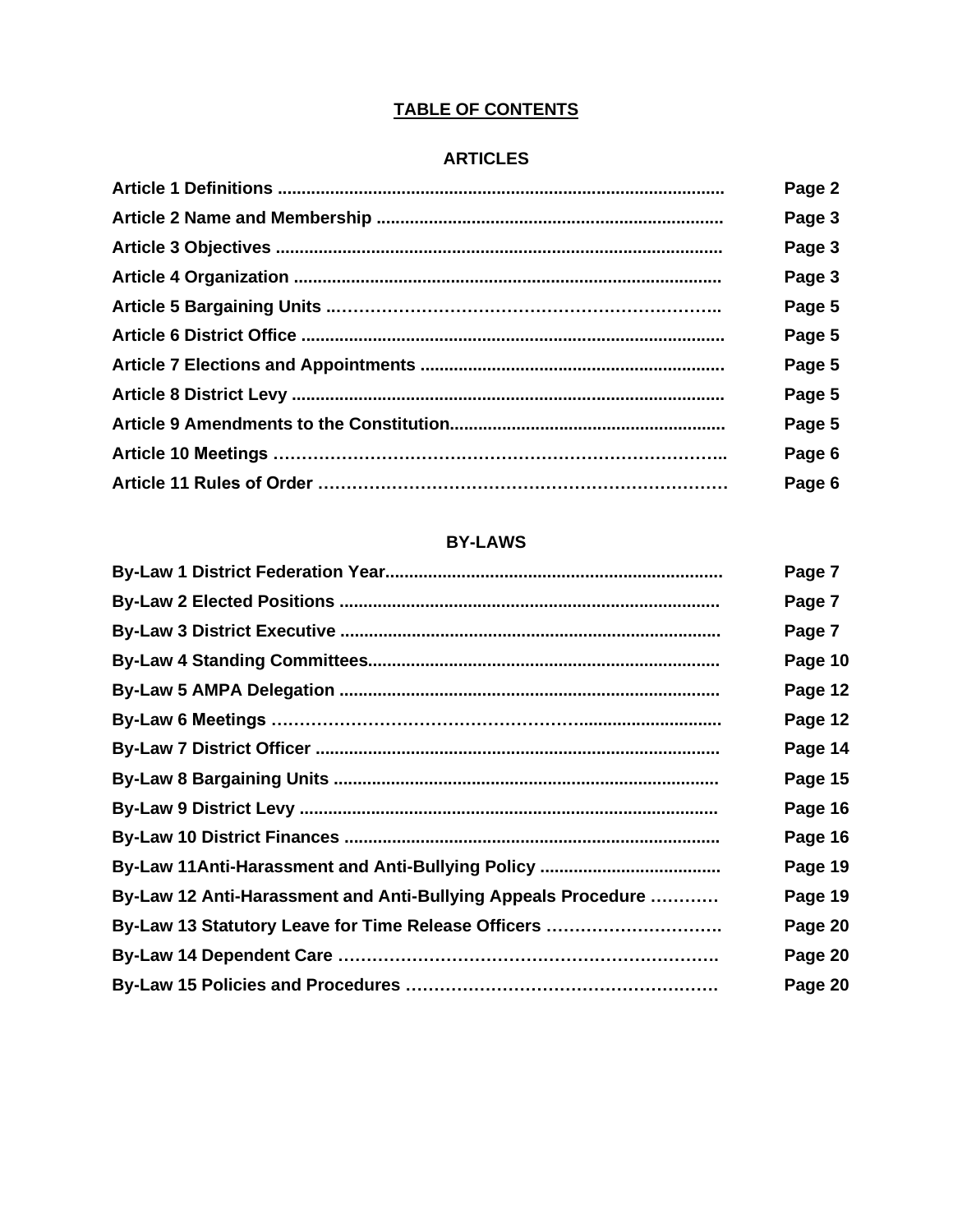#### **OSSTF RAINBOW DISTRICT 3 CONSTITUTION & BY-LAWS**

#### **PART 1**

#### **THE ARTICLES**

#### **ARTICLE 1 - DEFINITIONS**

- 1.1 In this Constitution and By-Laws:
- 1.1.1 "OSSTF" shall mean the "Ontario Secondary School Teachers' Federation".
- 1.1.2 "District" shall mean Rainbow District 3, of OSSTF, unless otherwise stated.
- 1.1.3 "Member" shall mean an active member of Rainbow District 3, as defined in the OSSTF Provincial By-Laws
- 1.1.4 "Unit" shall mean a bargaining unit of Rainbow District 3, OSSTF.
- 1.1.5 "Branch/geographic**"** shall designate smaller organizations of the members of OSSTF within the bargaining units of District 3.
- 1.1.6 "Officer" shall mean the District Officer.
- 1.1.7 "Constitution" shall mean the system of fundamental principles according to which the District 3 OSSTF is governed, and the basic organization of OSSTF Rainbow District 3. This Constitution shall not contravene the Constitution and By-Laws of the Provincial OSSTF.
- 1.1.8 "By-Laws" shall mean Standing Rules governing the membership of OSSTF Rainbow District 3, made under this Constitution on matters of internal regulation and matters which are entirely within the control of OSSTF Rainbow District 3.
- 1.1.9 "Policy" shall mean a stand or position taken by OSSTF Rainbow District 3, in accordance with its by-laws on matters whose resolution is beyond the internal legislative power of OSSTF Rainbow District 3**.**
- 1.1.10 "Workplace" shall mean any location where an active member of Rainbow District 3 is employed.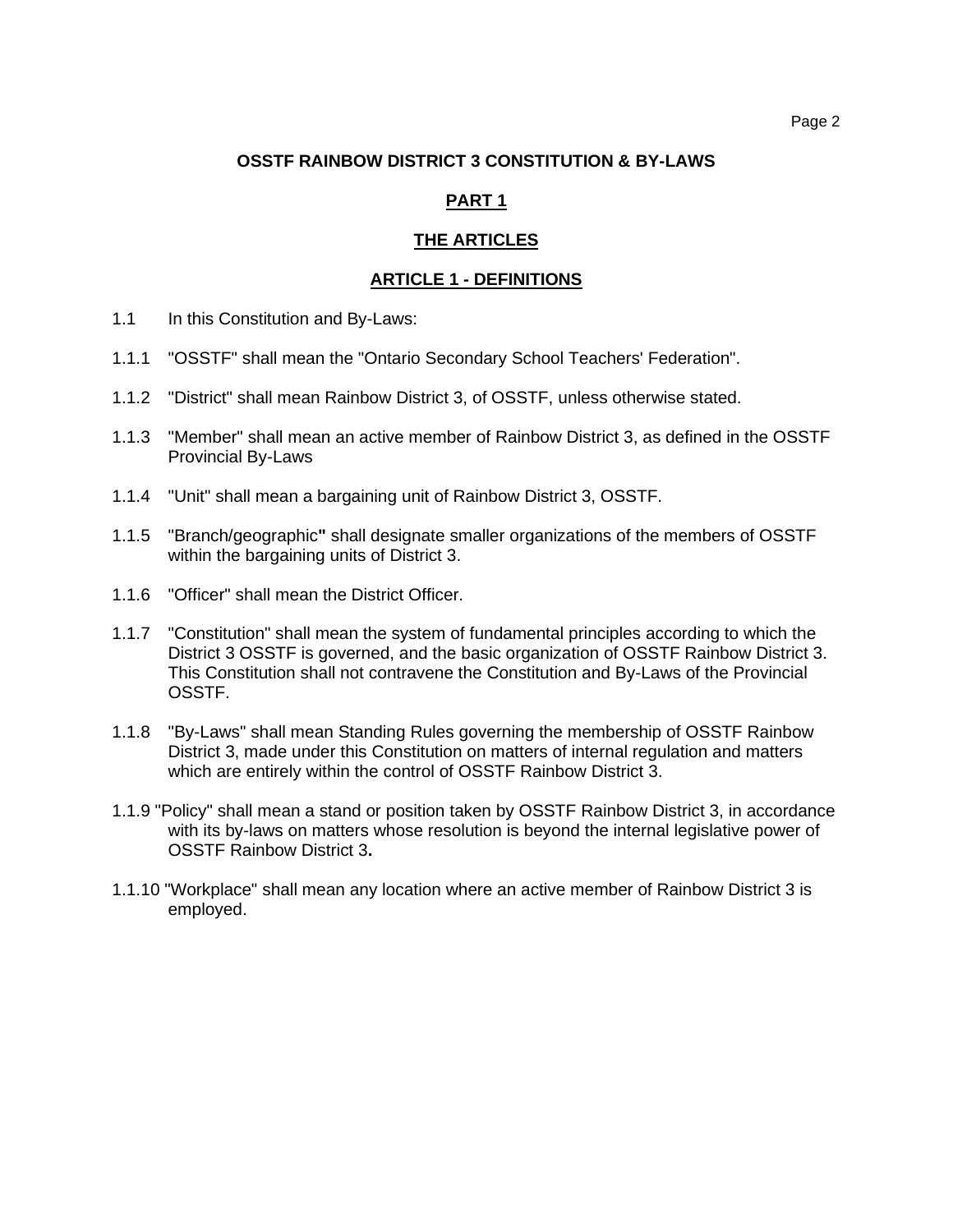# **2.1 NAME**

2.1.1 This organization shall be the Ontario Secondary School Teachers' Federation, Rainbow District 3.

# **2.2 MEMBERSHIP**

- 2.2.1 Membership shall consist of all active members of Rainbow District 3 in good standing.
- 2.2.2 Active Members employed under a particular Collective Agreement shall constitute a Unit.

# **ARTICLE 3 - OBJECTIVES**

- 3.1 The Objectives of the District shall be:
- 3.1.1 to promote and advance the interest of members and to secure conditions which will make possible, the best service;
- 3.1.2 to protect its members, both individually and collectively, in their chosen fields;
- 3.1.3 to promote accessibility for all members, employees, and students of Rainbow District School Board facilities, including other workplaces where OSSTF D3 members are employed.
- 3.1.4 those found in the Articles of the Provincial handbook.

# **ARTICLE 4 - ORGANIZATION**

4.1 The District shall operate as a District within the boundaries determined by OSSTF.

# **4.2 District Executive**

- 4.2.1 There shall be a District Executive.
- 4.2.2 The District Executive shall consist of:
- 4.2.2.1 The following elected voting positions:
- 4.2.2.1.1 District President<br>4.2.2.1.2 District Vice-Presi
- District Vice-President
- 4.2.2.1.3 District Treasurer
- 4.2.2.1.4 District Secretary
- 4.2.2.1.5 Bargaining Unit Presidents
- 4.2.2.1.6 an Executive Officer for each branch/work site

# 4.2.2.2 The following appointed non-voting positions:

- 4.2.2.2.1 Communications/Political Action Officer
- 4.2.2.2.2 Constitution Officer
- 4.2.2.2.3 District Officer
- 4.2.2.2.4 Educational Services Officer
- 4.2.2.2.5 Health & Safety Officer
- 4.2.2.2.6 Human Rights Officer
- 4.2.2.2.7 Labour Council Liaison
- 4.2.2.2.8 Status of Women Officer

Notwithstanding the above, if a Standing Committee Officer was also a branch/geographic area representative then they shall vote as the elected branch/geographic area representative.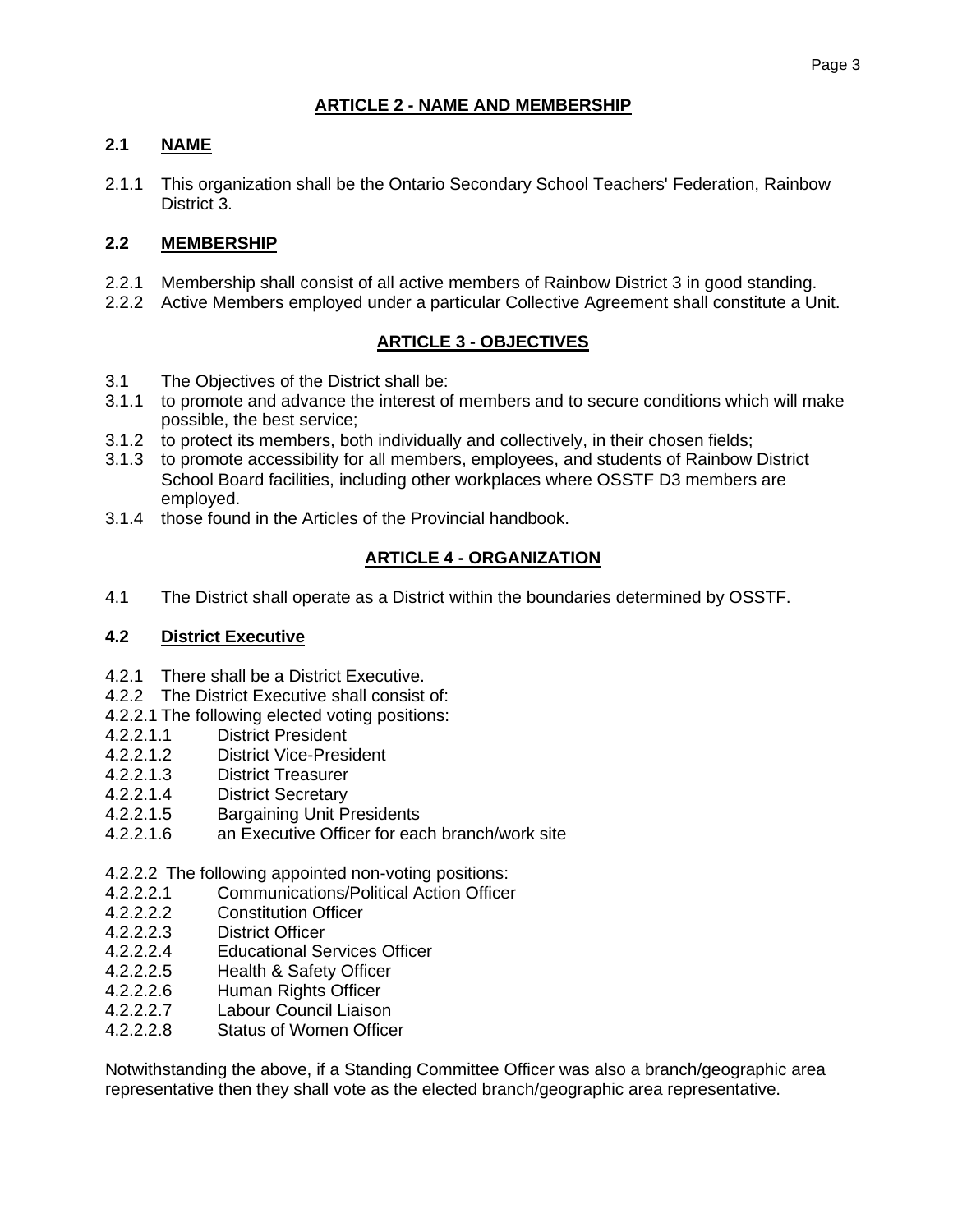- 4.2.3 The officers listed in Article 4.2.2 shall perform the duties prescribed by the By-Laws.
- 4.2.4 The Executive shall be elected in alternate years as follows:
- 4.2.4.1 President and Treasurer in odd-numbered years
- 4.2.4.2 Vice-President and Secretary in even-numbered years

### **4.3 Standing Committees**

- 4.3.1 There shall be the following standing committees:<br>4.3.1.1 Communications/Political Action
- 4.3.1.1 Communications/Political Action
- 4.3.1.2 Constitution
- 4.3.1.3 Educational Services
- 4.3.1.4 Health & Safety
- 4.3.1.5 Human Rights
- 4.3.1.6 Status of Women
- 4.3.2 The membership of each standing committee shall consist of one representative per branch and/or bargaining unit.
- 4.3.3 Each committee shall elect its own chairperson.
- 4.3.4 Each committee shall exercise authority over its allotted budget. All financial authorization shall come from the District Executive.

# **4.4 Annual General Meeting**

- 4.4.1 There shall be an Annual General Meeting held in the Spring in accordance with the By-Laws.
- 4.4.2 The delegates to the Annual General Meeting shall be determined according to the By-Laws.
- 4.4.3 Meetings must provide the opportunity for members to hear and participate in the meeting as it happens as per the most recent editions of Robert's Rules of Order.

# **4.5 AMPA Delegation**

- 4.5.1 There shall be a District AMPA Delegation.
- 4.5.2 The District AMPA delegation shall consist of delegates appointed by each unit according to Unit Constitutions. The number of delegates for each unit is designated by Provincial OSSTF.
- 4.5.3 The District AMPA delegation may also consist of alternates as determined by the provincial office. When the District agrees to send two (2) alternates to AMPA, one (1) alternate must (whenever possible) come from a Support Staff Bargaining Unit.
- 4.5.4 The District Officer shall be deemed an automatic Alternate to the District 3 AMPA delegation.

# **4.6 Finance Committee**

- 4.6.1 There shall be a District Finance Committee.
- 4.6.2 The District Finance Committee shall consist of the Treasurer from each of the Bargaining Units of Rainbow District 3, the District Vice-President, the District Treasurer, and the District Officer.

# **4.7 The District Officer**

4.7.1 There shall be a District Officer for Rainbow District 3.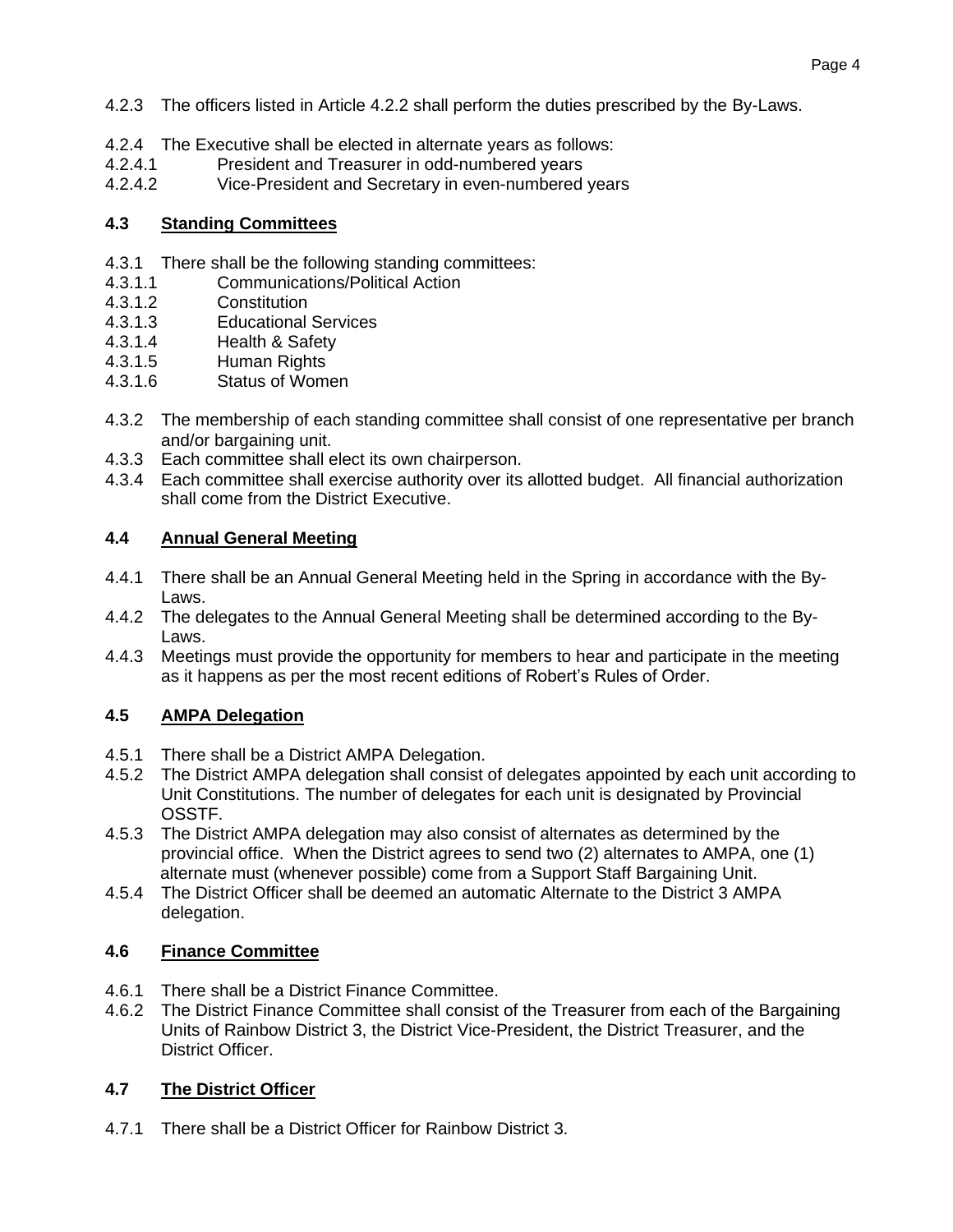# **4.8 Release Time**

- 4.8.1 The District President shall be on full-time release.
- 4.8.2 The District Officer shall be on full-time release.
- 4.8.3 Notwithstanding the above, the District Executive may approve additional release time for a member(s). This release time cannot adversely impact the full-time release of the District Officer or District President.

# **ARTICLE 5 – BARGAINING UNITS**

- 5.1 There shall be the following Bargaining Units within Rainbow District 3:
- 5.1.1 Teachers Bargaining Unit/Occasional Teachers Bargaining Unit (T/OTBU)
- 5.1.2 Educational Support Staff Unit (ESSU)
- 5.1.3 Professional Student Services Personnel (PSSP)
- 5.1.4 Sudbury Student Services Consortium (SSSC)
- 5.2 The structure and rules governing each of the Bargaining Units shall be established by the Constitution and By-laws of each Unit.

# **ARTICLE 6 - DISTRICT OFFICE**

6.1 The District shall maintain a District Office which shall be run and managed by the District Officer.

# **ARTICLE 7 - ELECTIONS AND APPOINTMENTS**

- 7.1 Any member of the District is eligible to hold any OSSTF elected office of the District Executive.
- 7.2 Appointments shall be made at the District level from persons qualified under the criteria established in the By-Laws.
- 7.3 All registered delegates have the right to vote at the Annual General Meeting.
- 7.4 District Executive members shall be elected by secret ballot at the Annual General Meeting.

# **ARTICLE 8 - DISTRICT LEVY**

- 8.1 There may be a District Levy.
- 8.2 The District Levy shall be determined according to the By-Laws.

# **ARTICLE 9 - AMENDMENTS TO THE CONSTITUTION**

- 9.1 A constitutional review shall take place yearly, before March 1.
- 9.1.1 Amendments to this Constitution may be made at a District Annual General Meeting as follows:

# **9.2 Amendments to Articles**

- 9.2.1 Amendments to Articles within this Constitution shall be made as follows:
- 9.2.1.1 By a two-thirds majority of the members present and qualified to vote and voting providing that:
- 9.2.1.1.1 Notice of the proposed amendment shall have been given in writing to the President and Secretary no later than thirty (30) calendar days prior to the District Annual General Meeting, and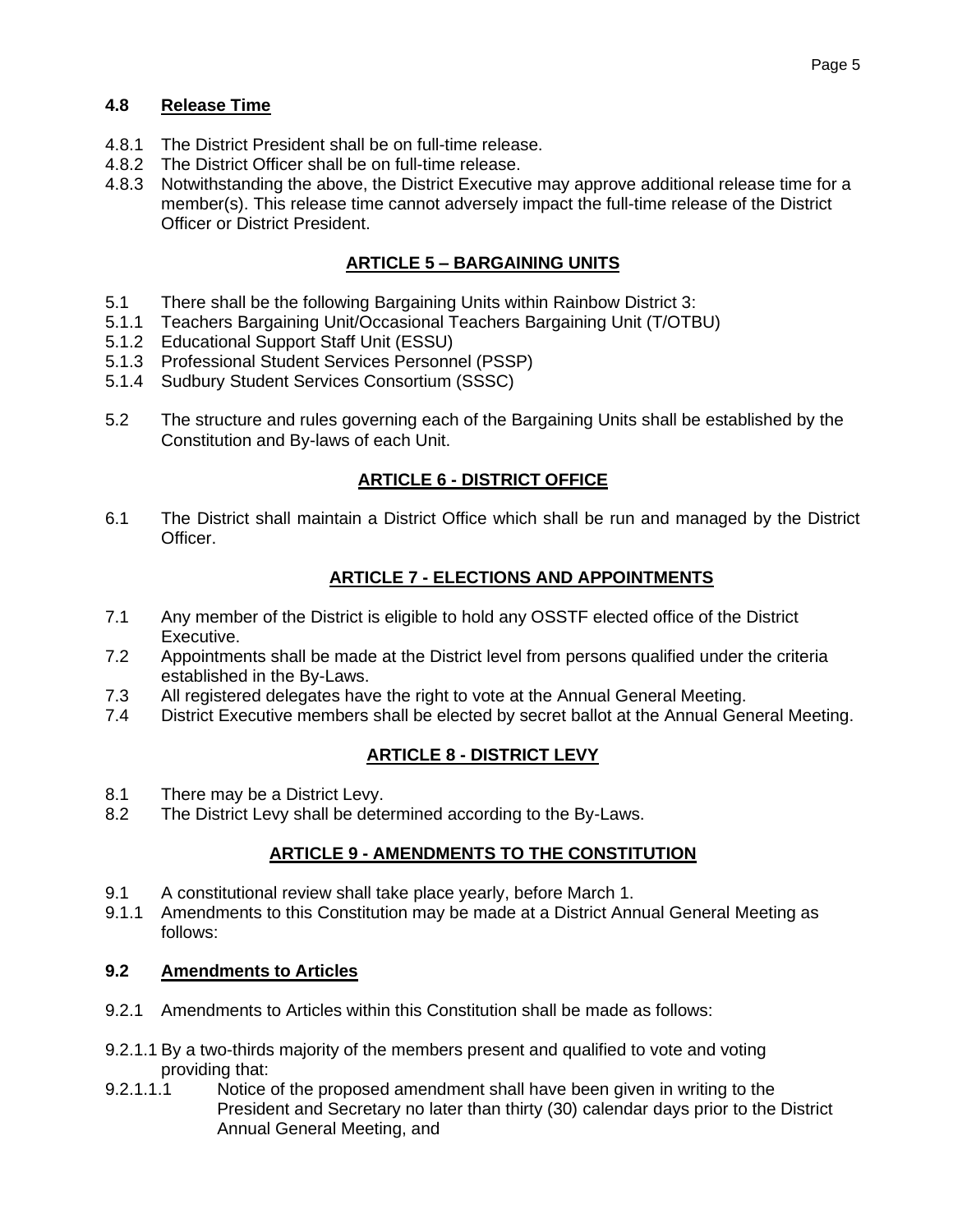- 9.2.1.1.2 Such notice shall have been forwarded to the work locations in order to arrive no later than ten (10) working day before the date of the Annual General Meeting.
- 9.2.1.2 By a nine-tenths majority of the members present and qualified to vote and voting, providing previous notice as in 9.2.1.1 not having been given.

#### **9.3 Amendments to By-Laws**

- 9.3.1 Amendments to By-Laws within this Constitution shall be made as follows:
- 9.3.1.1 By a one-half majority of the members present and qualified to vote and voting providing that:
- 9.3.1.1.1 Notice of the proposed amendment shall have been given in writing to the President and Secretary no later than thirty (30) calendar days prior to the District Annual General Meeting, and
- 9.3.1.1.2 Such notice shall have been forwarded to the work locations in order to arrive no later than ten (10) working days before the date of the Annual General Meeting.
- 9.3.1.2 By a three-quarters majority of the members present and qualified to vote and voting, providing previous notice as in 9.3.1.1 not having been given.

# **ARTICLE 10 - MEETINGS**

- 10.1 There may be a meeting of the entire membership of Rainbow District 3.
- 10.1.1 The convening and purposes of this meeting shall be described in the By-Laws.

# **ARTICLE 11 – RULES OF ORDER**

- 11.1 This Constitution cannot contravene the Provincial OSSTF Constitution, Bylaws, Policies, or Procedures.
- 11.2 This Constitution is established under the Constitution and Bylaws of the Ontario Secondary School Teachers' Federation, a provincial body, which is a federation affiliate of the Ontario Teachers' Federation, and, where silent on a matter, The Constitution, Bylaws and Policies of the Ontario Secondary School Teachers' Federation shall be used.
- 11.3 Meetings of the District shall be conducted in accordance with the Rules of Order as outlined in the current OSSTF/FEESO Constitution and Bylaws, and the most recent copy of Robert's Rules of Order.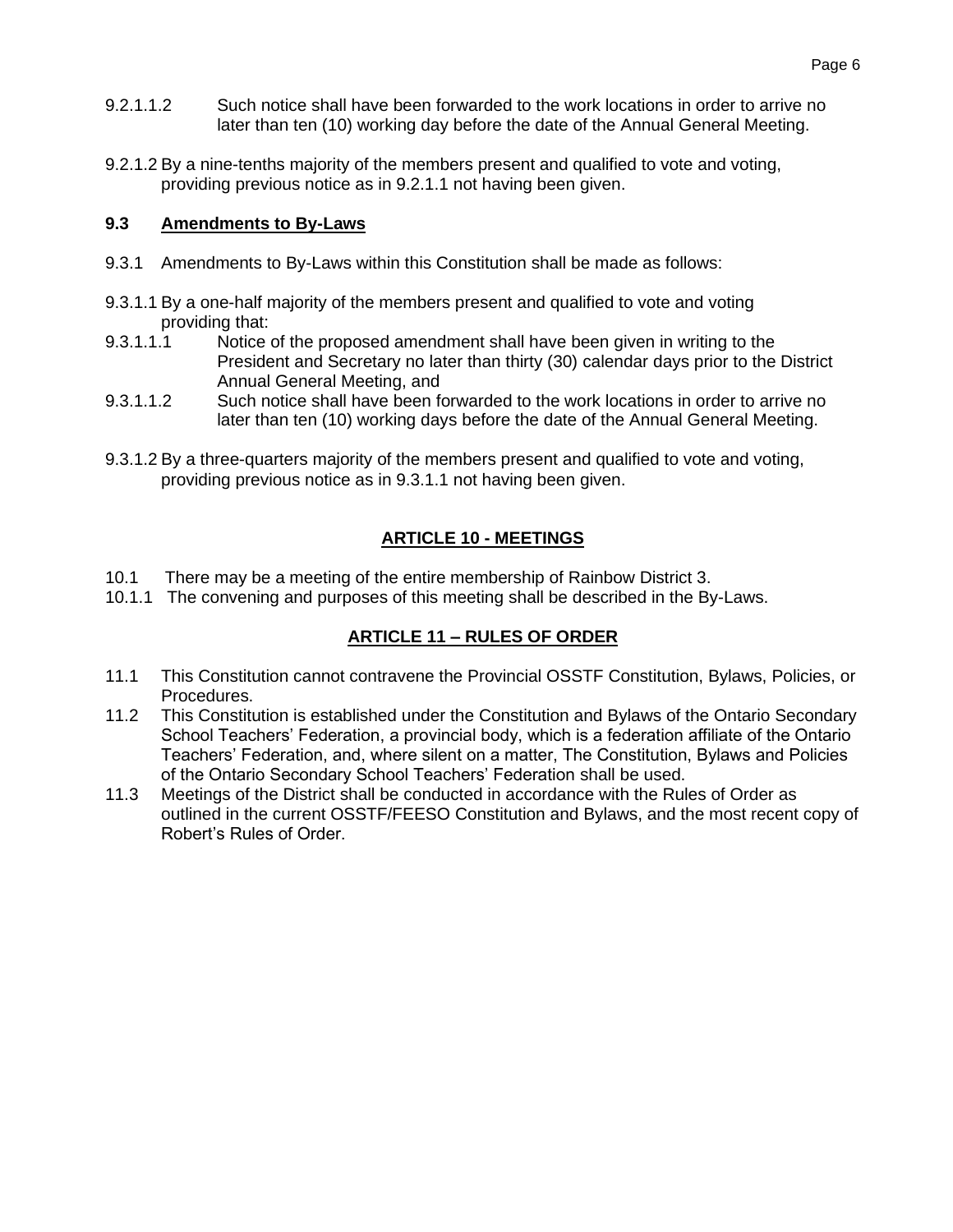# **PART 2**

# **THE BY-LAWS**

# **BY-LAW 1 - DISTRICT FEDERATION YEAR**

1.1 For fiscal matters and terms of office, the District Federation Year shall be from July 1 to the following June 30.

# **BY-LAW 2 - ELECTED POSITIONS**

#### **2.1 Elected Positions**

- 2.1.1 Election of Executive officers shall occur at the Annual General Meeting and shall be a timed item on the agenda.
- 2.1.2 The following Executive positions shall be elected in the following order, in alternating years, as defined in Article 4.2.4:
	- (1) President and Treasurer in odd-numbered years
	- (2) Vice-President and Secretary in even-numbered years
- 2.1.3 Nominations shall close one-half hour prior to the beginning of elections.
- 2.1.4 The procedures for voting for elected positions shall be communicated to delegates no later than fourteen (14) calendar days before the meeting.
- 2.1.5 The candidate receiving a simple majority of all the votes cast shall be declared the winner.
- 2.1.6 If no candidate receives a simple majority, the candidate with the least number of votes shall be dropped from the roster.
- 2.1.7 Elections shall continue to be held until a candidate receives a simple majority.
- 2.1.8 Unsuccessful candidates may submit their candidacy for any of the subsequent positions to be elected.
- 2.1.9 The term of office for all District elected executive shall be two federation years.

# **BY-LAW 3 - DISTRICT EXECUTIVE**

# **3.1 The Executive**

- 3.1.1 It shall be the duty of the District Executive to:
- 3.1.2 facilitate the exchange of information among the Units;
- 3.1.3 receive, review and approve the District budget proposals of the District Finance Committee;
- 3.1.4 review the contract(s) and the office staff and make recommendations for changes to salary and/or benefits;
- 3.1.5 appoint a District Officer;
- 3.1.6 review the management of the District Office;
- 3.1.7 appoint a replacement for any position on the District Executive within thirty (30) days of any vacancy that occurs in any of the elected positions on the District Executive
- 3.1.7.1 This appointment shall be for the duration of the predecessor's term.
- 3.1.7.2 The Bargaining Unit Presidents or designate(s) plus three additional District Executive members as approved by the District Executive shall interview qualified candidates and recommend an individual for District Executive approval.
- 3.1.8 call the Annual General Meeting, giving date, time and place, no later than thirty days prior to the meeting
- 3.1.9 grant signing authority on behalf of the District to the President, Treasurer, and District Officer
- 3.1.9.1 Two (2) of the three (3) signing authorities' signatures shall be required on all cheques.
- 3.1.10 authorize payment of expenses and accounts incurred in the conduct of the business of the **District**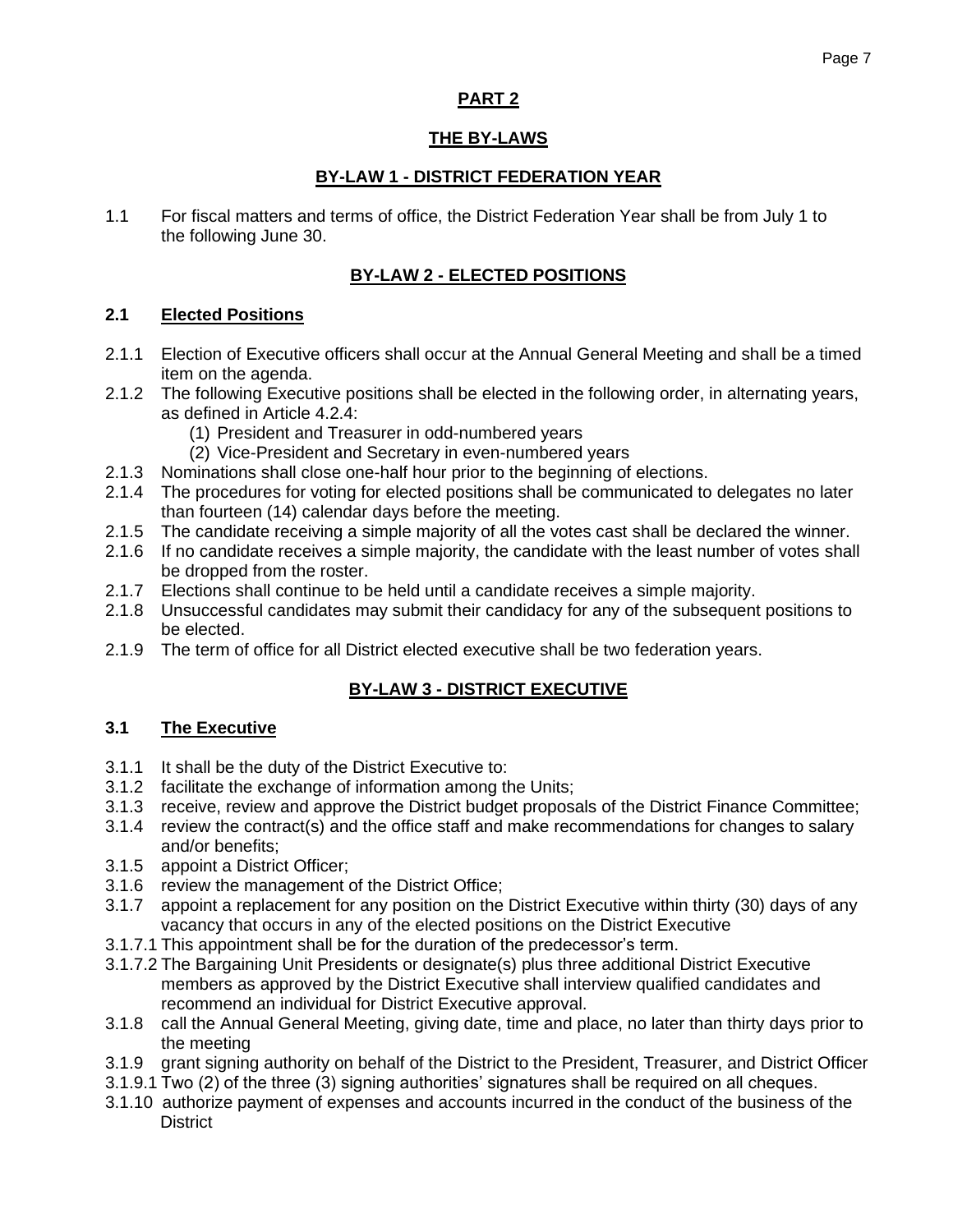- 3.1.11 deal with all matters which are brought before it from the Units
- 3.1.12 appoint any Executive positions not filled at the Annual General Meeting
- 3.1.13 assign the necessary preparation of work for the Annual General Meeting
- 3.1.14 inform the Provincial Office of any matter adversely affecting the welfare of the Federation or any of its members.

# **3.2 The District President**

- 3.2.1 It shall be the duty of the President to:
- 3.2.2 call all meetings of the District Executive, the District Annual General Meeting, and District General Assembly.
- 3.2.3 preside at the Annual General Meeting
- 3.2.4 be a member, ex officio, of all Committees and Councils of the District
- 3.2.5 refer District matters to the appropriate Bargaining Unit
- 3.2.6 act as a signing officer of the District
- 3.2.7 on the advice of the District Executive, to represent the District or send a designate to the Standing Committees of the Rainbow District School Board
- 3.2.8 The District President shall be paid the maximum salary of their job class plus a responsibility allowance equivalent to Program Leader in the current Teacher Bargaining Unit collective agreement between OSSTF District 3 and the Rainbow District School Board
- 3.2.8.1 If the District President vacates their position during the two-year term of office, the process for selecting an interim president shall follow By-law 3.1.7
- 3.2.9 act as signing authority to the District.

# **3.3 The District Vice-President**

- 3.3.1 It shall be the duty of the Vice-President to:
- 3.3.2 perform the duties of the President in their absence.
- 3.3.3 perform such other duties as are delegated by the Executive
- 3.3.4 participate in any review of the District constitution
- 3.3.5 participate as a member of the District Finance Committee.

# **3.4 The District Treasurer**

- 3.4.1 It shall be the duty of the Treasurer, with such assistance as may be provided by the District Officer and the District Office Administrator to:
- 3.4.2 keep account of all monies received and disbursed in accordance with accepted accounting practices
- 3.4.3 share the financial information required in order for Bargaining Unit Treasurers to fulfill their requirements under OSSTF/FEESO Bylaws
- 3.4.4 provide financial reports to the District Executive at least twice per year
- 3.4.4.1 These financial reports shall include expenses-to-date for each budget line and the financial position of the District, including all District assets
- 3.4.5 act as the Chair of the District Finance Committee
- 3.4.6 in consultation with the District Finance Committee, prepare a budget, for the upcoming year for the District Annual General Meeting
- 3.4.7 forward a copy of the District budget to the Chief Financial Officer of Provincial OSSTF/FEESO by November 1
- 3.4.8 forward the Annual Financial Report for the previous year to the Chief Financial Officer of Provincial OSSTF/FEESO by November 1
- 3.4.9 act as signing authority to the District Officer.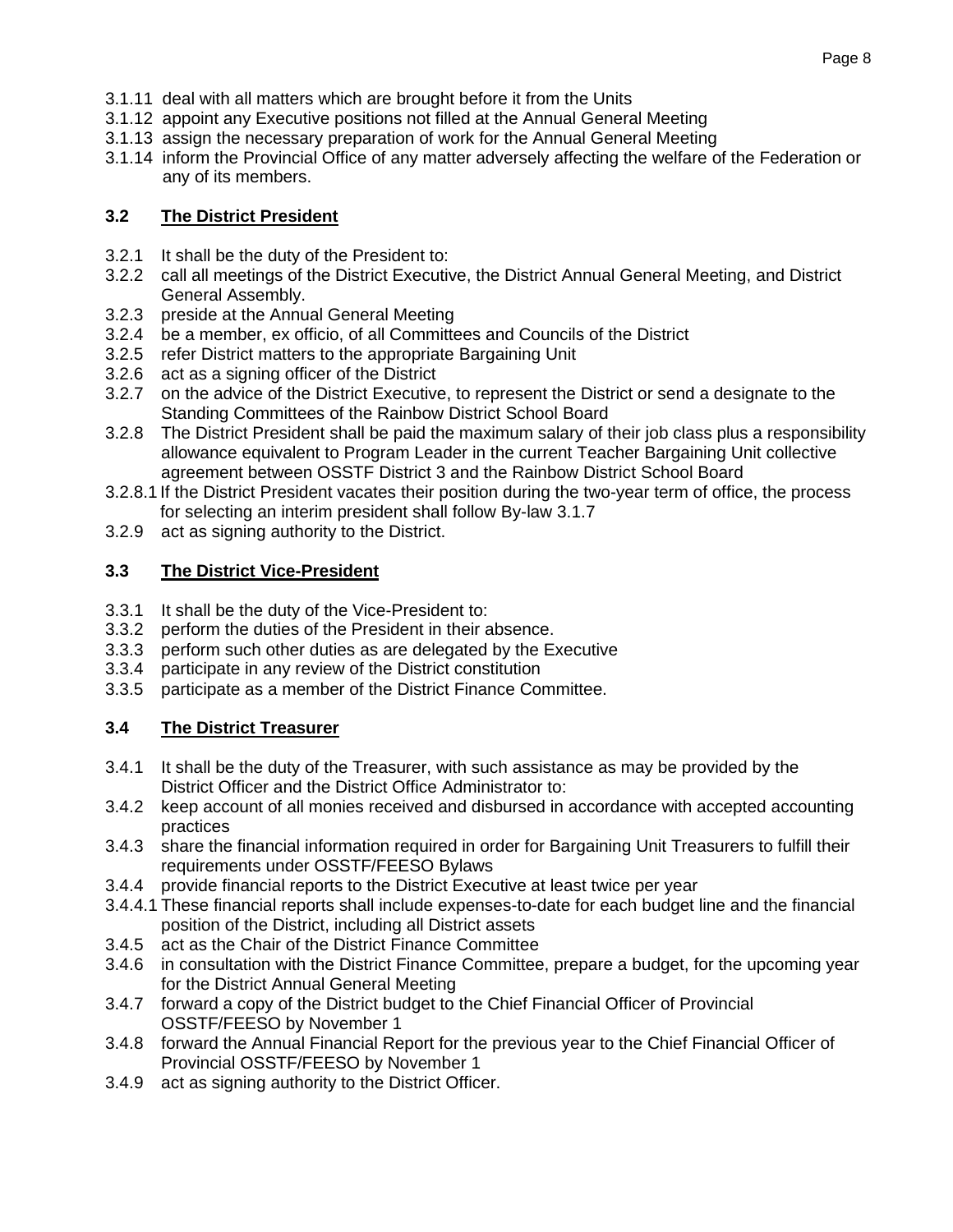# **3.5 The District Secretary**

- 3.5.1 It shall be the duty of the Secretary (with the assistance of the District Officer) to:
- 3.5.2 be responsible for and ensure that a copy is kept on file of all minutes of meetings of the Rainbow District 3 Executive, of the District Annual General Meeting, and any District General **Meeting**
- 3.5.3 forward all required documents and resolutions of District Annual General Meetings to the Provincial and District Offices.

# **3.6 Officers of Standing Committees**

3.6.1 The Officers of Standing Committees shall be appointed at the June meeting of the District Executive in odd-numbered years.

# **3.6.2 Communications/Political Action Officer**

- 3.6.2.1 It shall be the duty of the Communications/Political Action Officer to:
- 3.6.2.1.1 carry out the duties as outlined in the OSSTF Bylaws
- 3.6.2.1.2 report on a timely and regular basis to the District Executive and Members
- 3.6.2.1.3 attend Provincial, Regional and/or District Communications/Political Action meetings and workshops, as approved by the District Executive.

# **3.6.3 Constitution Officer**

- It shall be the duty of the Constitution Officer to:
- 3.6.3.1.1 facilitate, with the contributions of the Committee, revisions of the District Constitution and By-Laws
- 3.6.3.1.2 report to the Executive; and,
- 3.6.3.1.3 represent the Committee at District General Meetings, as approved by the District Executive.

# **3.6.4 Educational Services Officer**

- 3.6.4.1 It shall be the duty of the Educational Services Officer to:
- 3.6.4.1.1 carry out the duties as outlined in the OSSTF Bylaws
- 3.6.4.1.2 report on a timely and regular basis to the District Executive and Members
- 3.6.4.1.3 attend Provincial, Regional, and/or District Educational Services meetings and workshops, as approved by the District Executive.

# **3.6.5 Health & Safety Officer**

- 3.6.5.1 It shall be the duty of the Health & Safety Officer to:
- 3.6.5.1.1 carry out the duties as outlined in the OSSTF Bylaws
- 3.6.5.1.2 report on a timely and regular basis to the District Executive and Members
- 3.6.5.1.3 investigate Health and Safety complains from members
- 3.6.5.1.4 provide assistance to members during "refusal to work" situations
- 3.6.5.1.5 carry out inspections of work sites as a member of the Joint Health and Safety **Committee**
- 3.6.5.1.6 attend Provincial, Regional and/or District Health and Safety meetings and workshops, as approved by the District Executive.

# **3.6.6 Human Rights Officer**

- 3.6.6.1 It shall be the duty of the Human Rights Officer to:
- 3.6.6.1.1 carry out the duties as outlined in the OSSTF Bylaws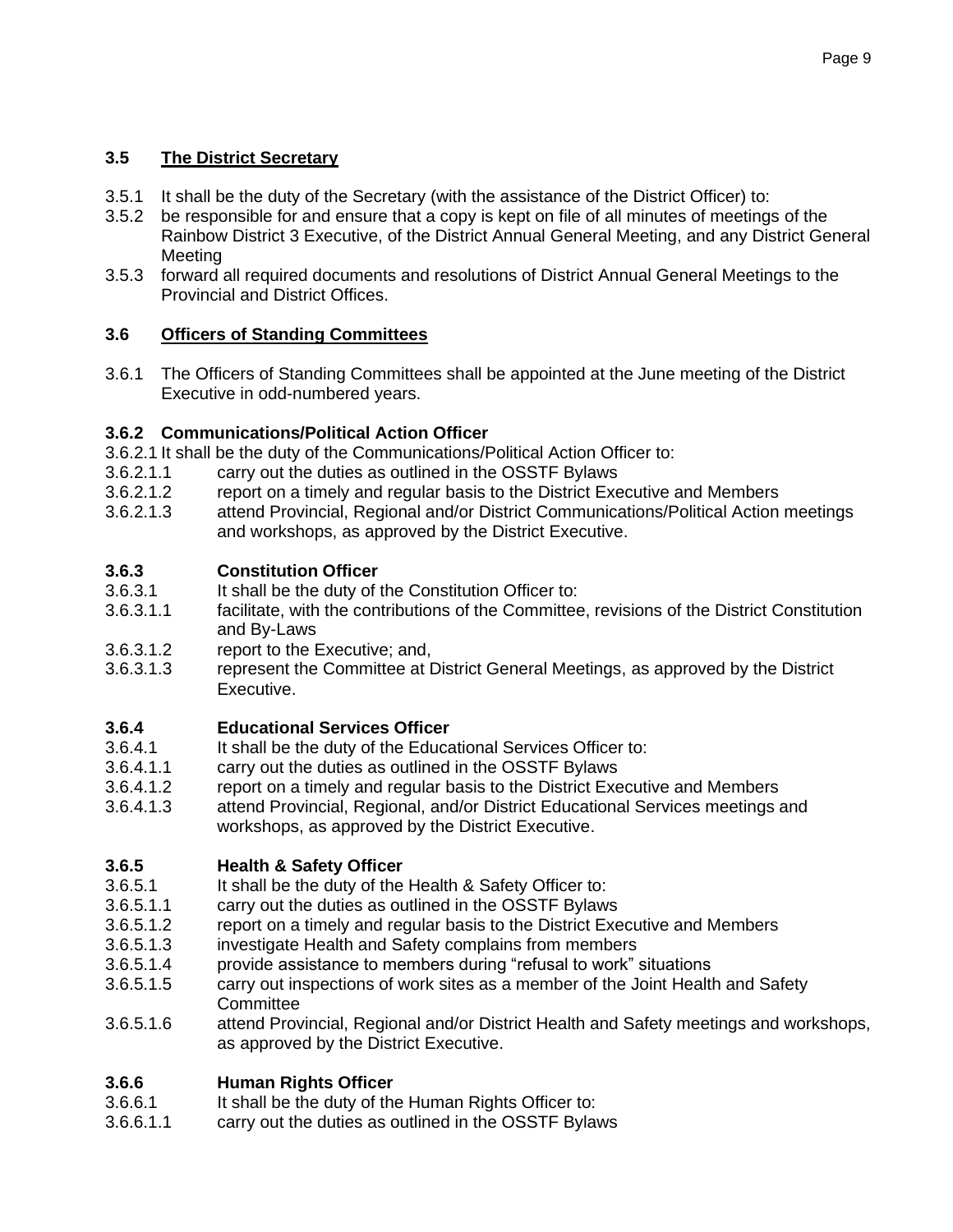- 3.6.6.1.2 report on a timely and regular basis to the District Executive and Members
- 3.6.6.1.3 attend Provincial, Regional and/or District Human Rights meetings and workshops, as approved by the District Executive.

#### **3.6.7 Labour Council Liaison**

- 3.6.7.1 It shall be the duty of the Labour Council Liaison to:
- 3.6.7.1.1 Attend meetings of the Labour Council
- 3.6.7.1.2 Report to the Executive.

#### **3.6.8 Status of Women Officer**

- 3.6.8.1 It shall be the duty of the Status of Women Officer to:
- 3.6.8.1.1 carry out the duties as outlined in the OSSTF Bylaws
- 3.6.8.1.2 report on a timely and regular basis to the District Executive and Members
- 3.6.8.1.3 attend Provincial, Regional and/or District Status of Women meetings and workshops, as approved by the District Executive.

#### **3.7 Bargaining Unit Presidents**

- 3.7.1 It shall be the duty of the Bargaining Unit Presidents to:
- 3.7.2 attend all meetings of the District Executive
- 3.7.3 report on the activities and the concerns of the members in their units
- 3.7.4 report to their Bargaining Unit the relevant information from the District Executive
- 3.7.5 attend meetings of District 3 Bargaining Unit Presidents
- 3.7.6 oversee the expenses of their Bargaining Unit to keep it within budget.

# **BY-LAW 4 - STANDING COMMITTEES**

#### **4.1 Communication** */* **Political Action Committee**

- 4.1.1 It shall be the duty of the District Communication */* Political Action Committee (CPAC) to:
- 4.1.2 recommend a committee member to the District Executive for appointment as District Communication/Political Action Officer
- 4.1.3 implement programs approved at the District Annual General Meeting
- 4.1.4 implement special programs as approved from time to time by the District Executive
- 4.1.5 establish and maintain liaison with local organizations such as Labour Council, Chamber of Commerce, and others
- 4.1.6 establish and maintain liaison with the local MPP's and MPP's
- 4.1.7 respond to provincial initiatives
- 4.1.8 publish a local newsletter, *The Rock*, for the information of members
- 4.1.8.1 The editor of *The Rock*, shall be a member of the committee
- 4.1.9 establish and maintain liaison with representatives of the local media
- 4.1.10 assist the District Executive and the Bargaining Units in matters involving internal and/or external communications

#### **4.2 Constitution Review Committee**

- 4.2.1 The Constitution Review Committee shall consist of the Bargaining Unit Presidents or designates, District Vice-President, and the District Officer, and a Member-at-Large, selected from the District Executive.
- 4.2.2 The duties of the Constitution Review Committee shall be to:
- 4.2.2.1 recommend a committee member to the District Executive for appointment as District Constitution Officer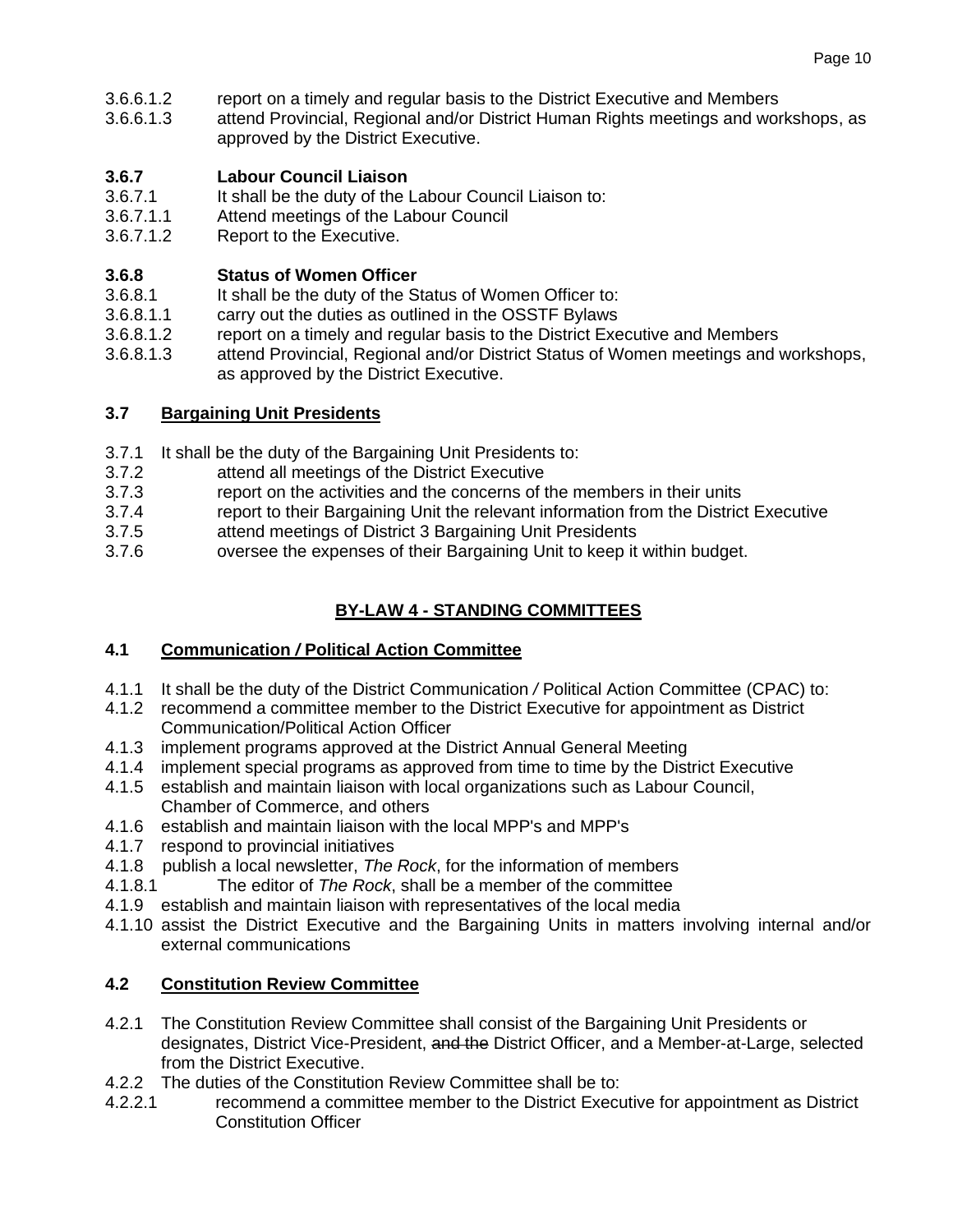- 4.2.2.2 annually review and report to the District Executive, any or all necessary and proposed changes to the District Constitution
- 4.2.2.3 present motions to the membership at the Annual General Meeting, for approval.

# **4.3 Educational Services**

- 4.3.1 It shall be the duty of the District Educational Services Committee to:
- 4.3.1.1 recommend a committee member to the District Executive for appointment as District Educational Services Officer
- 4.3.1.2 act as the voice of the District in matters of professional development
- 4.3.1.3 be responsible for the management of all professional development funds
- 4.3.1.4 work with the Rainbow District School Board in the organization of professional development at a District and Bargaining Unit level.
- 4.3.1.5 carry out those assignments requested by the Executive
- 4.3.1.6 respond to Provincial Educational Services initiatives
- 4.3.1.7 allocate the District Educational Services budget to the respective Bargaining Units based on the Full Time Equivalency (FTE).

# **4.4 Finance Committee**

- 4.4.1 It shall be the duty of the Finance Committee to:
- 4.4.1.1 draft the annual District Budget to be presented by the District Treasurer at the Annual General Meeting
- 4.4.1.2 recommend, at the end of the fiscal year, the disposition of any funds surplus to the needs of the District and/or Bargaining Units
- 4.4.1.3 develop and publish guidelines for district member expenses
- 4.4.1.4 act as an advisory body (through the District Treasurer) to the District Executive on financial and budgetary matters

# **4.5 Health and Safety**

- 4.5.1 It shall be the duty of the District Health & Safety Committee to:
- 4.5.1.1 recommend a committee member to the District Executive for appointment as District Health and Safety Officer
- 4.5.1.2 make recommendations to the District Executive and to the Unit Executives on general matters of health and safety
- 4.5.1.3 assist and advise the Members of the District in dealing with health and safety issues
- 4.5.1.4 receive and pursue District health and safety concerns
- 4.5.1.5 respond to Provincial initiatives

# **4.6 Human Rights**

- 4.6.1 It shall be the duty of the District Human Rights Committee to:
- 4.6.1.1 recommend a committee member to the District Executive for appointment as District Human Rights Officer
- 4.6.1.2 advise the District Executive on the need of appropriate action with respect to any developing trends in social justice and human right issues
- 4.6.1.3 respond to Provincial Human Rights initiatives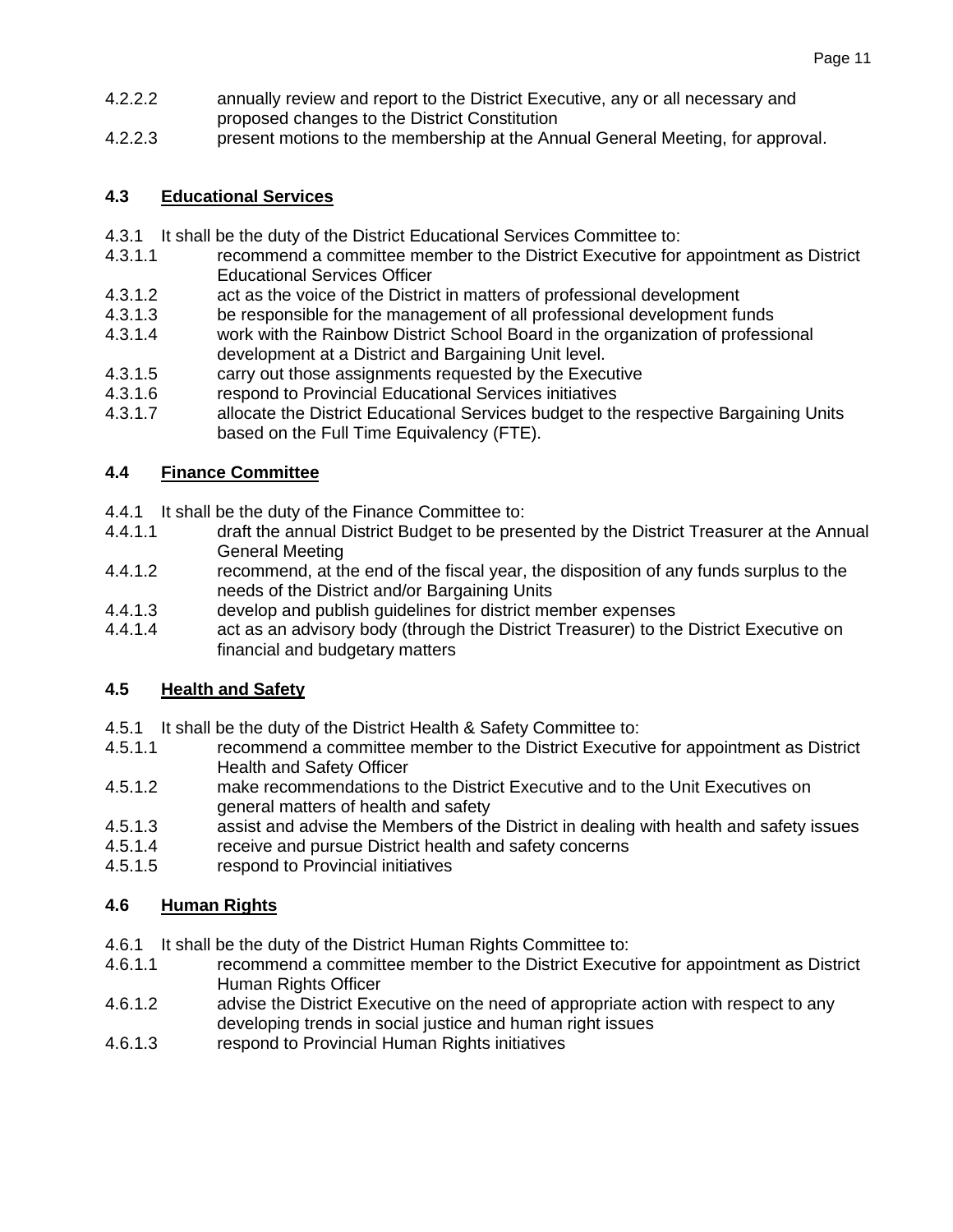# **4.7 Status of Women**

- 4.7.1 It shall be the duty of the District Status of Women Committee to:
- 4.7.1.1 recommend a committee member to the District Executive for appointment as District Status of Women Officer
- 4.7.1.2 monitor regularly the professional status of women members of Rainbow District 3 and to advise the District Executive on the need of appropriate action with respect to any developing trends
- 4.7.1.3 provide a forum for discussion of issues relevant to women in the District
- 4.7.1.4 respond to provincial Status of Women initiatives.

#### **4.8 Special Ad-Hoc Committees**

- 4.8.1 Special or ad-hoc committees shall be established from time to time:
- 4.8.1.1 to meet the needs of the Membership
- 4.8.1.2 to meet the requirements of collective agreements between the Employer and the Bargaining Units within Rainbow District 3.

# **BY-LAW 5 AMPA DELEGATION**

- **5.1** It shall be the duty of the District AMPA delegates to:
- 5.1.1 attend pre-AMPA meetings called by the AMPA Delegation Leader for the purpose of discussing business related to AMPA
- 5.1.2 ensure that a full slate of Delegates and/or Alternates is on the floor at AMPA at all times
- 5.1.3 assist Rainbow District 3 candidates running for Provincial Office
- 5.1.4 support AMPA resolutions arising in Rainbow District 3 that have been approved by all Bargaining Unit Executives
- 5.1.5 ensure that receipts are provided to the Provincial Office and/or the District Treasurer to account for money received to cover approved expenses.
- **5.2** AMPA delegates shall be elected annually no later than December 31st
- 5.2.1 AMPA delegates shall be elected first on the basis of the Full Time Equivalency (FTE) of the Bargaining Units according to the Provincial Office Constitution
- 5.2.2 If the AMPA delegation from District 3 cannot be filled from the above process in Bylaw 5.2.1, any member from any Bargaining Unit shall be eligible to apply for AMPA delegate status from District 3.
- 5.2.3 The number and selection of alternates to AMPA shall be determined by a vote(s) of the District Executive at the December District Executive Meeting. Any member in good standing of OSSTF District 3 shall be eligible to apply as an alternate. Their names must be submitted to the District Office prior to the December District 3 Executive Meeting to be considered for the alternate position.

# **BY-LAW 6 MEETINGS**

#### **6.1 Meeting Format**

- 6.1.1 All meetings must allow for simultaneous aural communication as per the most recent edition of *Robert's Rule of Order*
- 6.1.2 All voting shall occur under the Rules of Order determined under the Bylaws of the OSSTF
- 6.1.3 The meeting format, available functions and features will be shared with all members at least fourteen (14) calendar days before the meeting.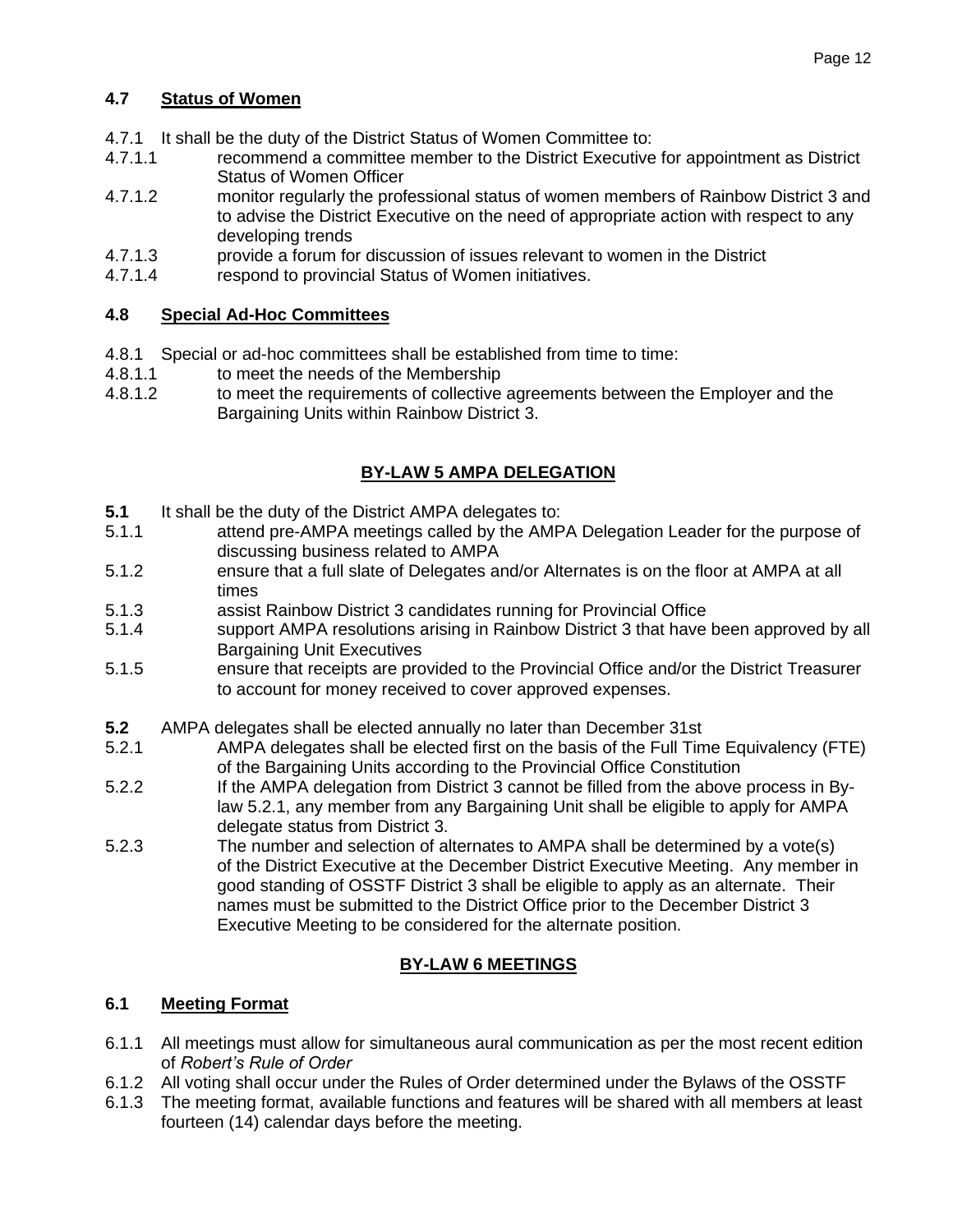### **6.2 Executive Session**

- 6.2.1 A meeting shall move into Executive Session whenever it must consider either matters relating to personnel or matters of serious import to the body
- 6.2.2 The standard resolution to move into Executive Session should be worded as follows: "Be it resolved that the 'meeting name' move into Executive Session, with the Chairperson in the Chair and the doors tyled."
- 6.2.3 All matters discussed in Executive Session shall remain absolutely confidential to those members present during the Session. Violation of this provision of confidentiality is punishable under the disciplinary procedures of OSSTF.
- 6.2.4 Within Executive Session the standard rules of order shall be followed unless the body specifically directs otherwise.
- 6.2.5 A resolution to rise from Executive Session shall be moved at the end of the Session.
- 6.2.6 The resolutions directing the body to move into and rise from Executive Session are the only public record of the Executive Session.
- 6.2.6 Any resolution arising from Executive Session which requires public action shall be reported in the resolution to rise from Executive Session.

#### **6.3 Annual General Meeting**

#### **6.3.1 Structure**

- 6.3.1.1 There shall be a minimum of one delegate from each Bargaining Unit
- 6.3.1.2 There shall be additional delegates for each Bargaining Unit in the ratio of one (1) to fifteen (15) FTE's
- 6.3.1.3 The elected members of the Executive (President, Vice-President, Secretary, and Treasurer) shall be additional delegates to the Annual General Meeting
- 6.3.1.4 members of Rainbow District 3 shall be given notice at least thirty (30) calendar days before the date of the meeting
- 6.3.1.5 agenda items from the units should be received in writing at the District Office no later than fifteen (15) calendar days prior to the meeting
- 6.3.1.6 on time resolutions should be received in writing at the District Office no later than fifteen (15) calendar days prior to the meeting

# **6.3.2 Duties**

- 6.3.2.1 It shall be the duty of the District Assembly to:
- 6.3.2.1.1 elect the District Executive
- 6.3.2.1.2 receive and consider reports and communications from the OSSTF and OTF.
- 6.3.2.1.3 receive and consider reports and communications from Standing Committees
- 6.3.2.1.4 adopt an annual budget for the District as presented on behalf of the Finance **Committee**
- 6.3.2.1.5 determine the actions to be taken in regard to reports received and instruct the standing Committees thereon
- 6.3.2.1.6 consider matters of general interest to education as they affect the OSSTF or the **District**
- 6.3.2.1.7 make amendments to the constitution.

# **6.4 Quorum**

6.4.1 a quorum shall be a simple majority of the registered delegates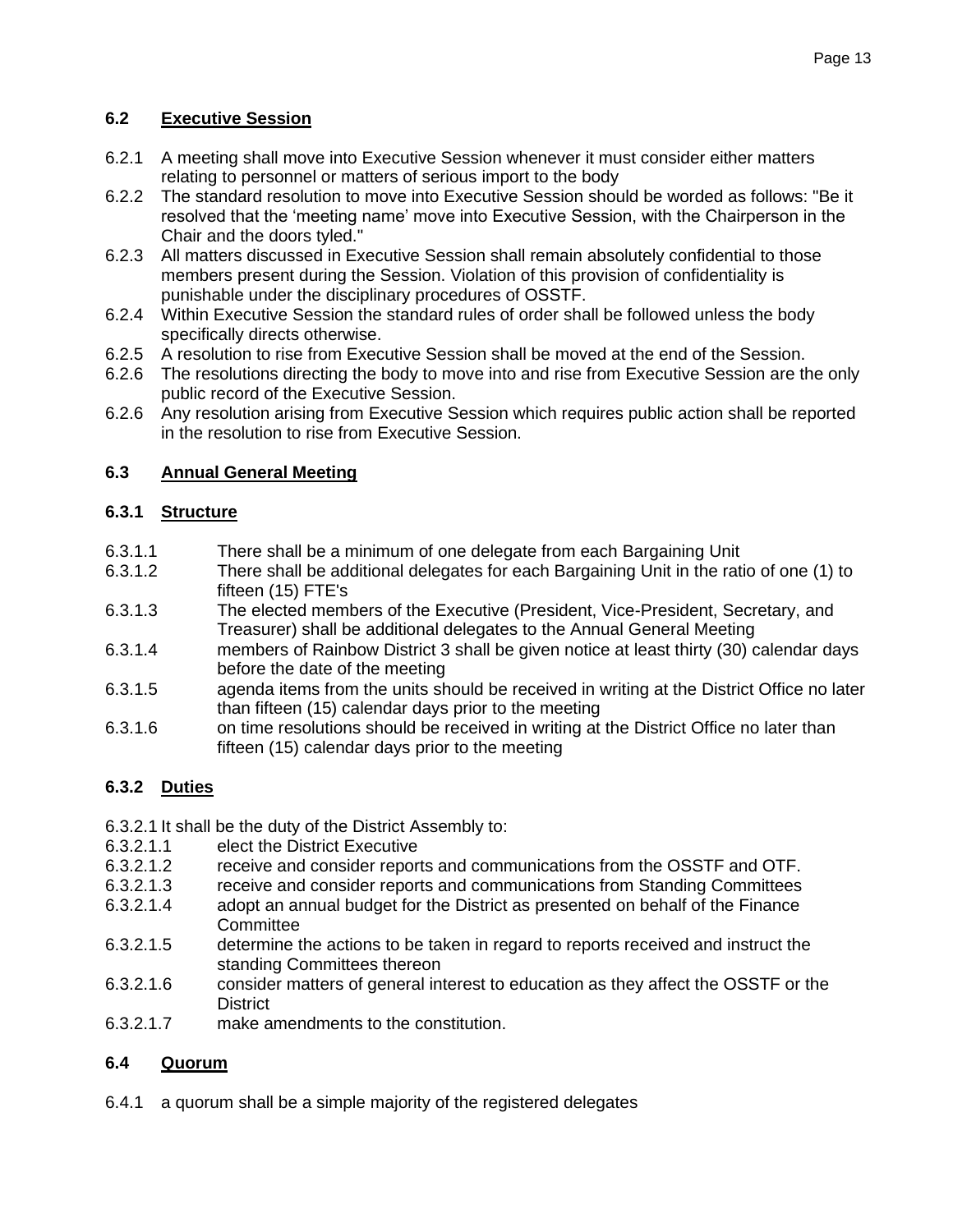# **6.5 District General Meeting**

- 6.5.1. General Meetings may be called by a:
- 6.5.1.1 vote of the Executive; or
- 6.5.1.2 upon the written request of one or more Bargaining Units; or
- 6.5.1.3 a petition to the President by a minimum of 10% of the members of the District of whom no more than half may be from one Branch; or
- 6.5.1.4 if the District Budget has not been approved as per By-Law 6.3
- 6.5.2 Twenty-eight calendar days' advance notice of General/Special Meetings of the District must be given by the President in writing to the members.
- 6.5.3 Notwithstanding 6.5.2, an Emergency General/Special Meeting may be called by the President at the direction of the Executive. The agenda of the Emergency Meeting must be stated. This agenda may be changed only by a 90% majority vote of the members present at the Emergency Meeting and voting. Such Emergency Meetings may be called on 48 hours' notice to the members.
- 6.5.4 The quorum for a General Membership meeting shall be those members present, qualified to vote, and voting

# **6.6 District Executive Meeting**

- 6.6.1 The District Executive shall meet at the call of the President.
- 6.6.2 The Executive shall hold its first meeting no later than October 31st and shall meet no less than five (5) times per year.
- 6.6.3 A special meeting of Executive may be called by the President or by written request of any two members of the Executive. The written request shall specify the purpose of the special meeting.
- 6.6.4 A quorum of fifty percent of the Executive members shall be required for conducting Executive business (passing motions).
- 6.6.5 Guests may be permitted to attend District Executive meetings at the request of the Bargaining Units' Presidents. The Presiding Officer of the meeting shall make the final decision.

# **BY-LAW 7 DISTRICT OFFICER**

- 7.1 The District Officer shall be appointed by the District Executive.
- 7.1.1 The District Officer shall not hold any other position on the District Executive.
- 7.1.2 The District Officer shall not be a voting member of the District Executive.
- 7.1.3 The District Officer shall be a two-year appointment starting on July  $1<sup>st</sup>$  in an even-numbered year.

# **7.2 Eligibility**

- 7.2.1 the candidate for the position of District Officer must:
- 7.2.2 have a minimum of five years local OSSTF District 3 federation executive experience at the Branch, Bargaining Unit, or District level
- 7.2.3 be a member in good standing of OSSTF D3 Rainbow
- 7.2.4 be prepared to accept the position as a two (2) year appointment.

# **7.3 Hiring**

7.3.1 The position shall be advertised to the membership in the first week of February, each hiring year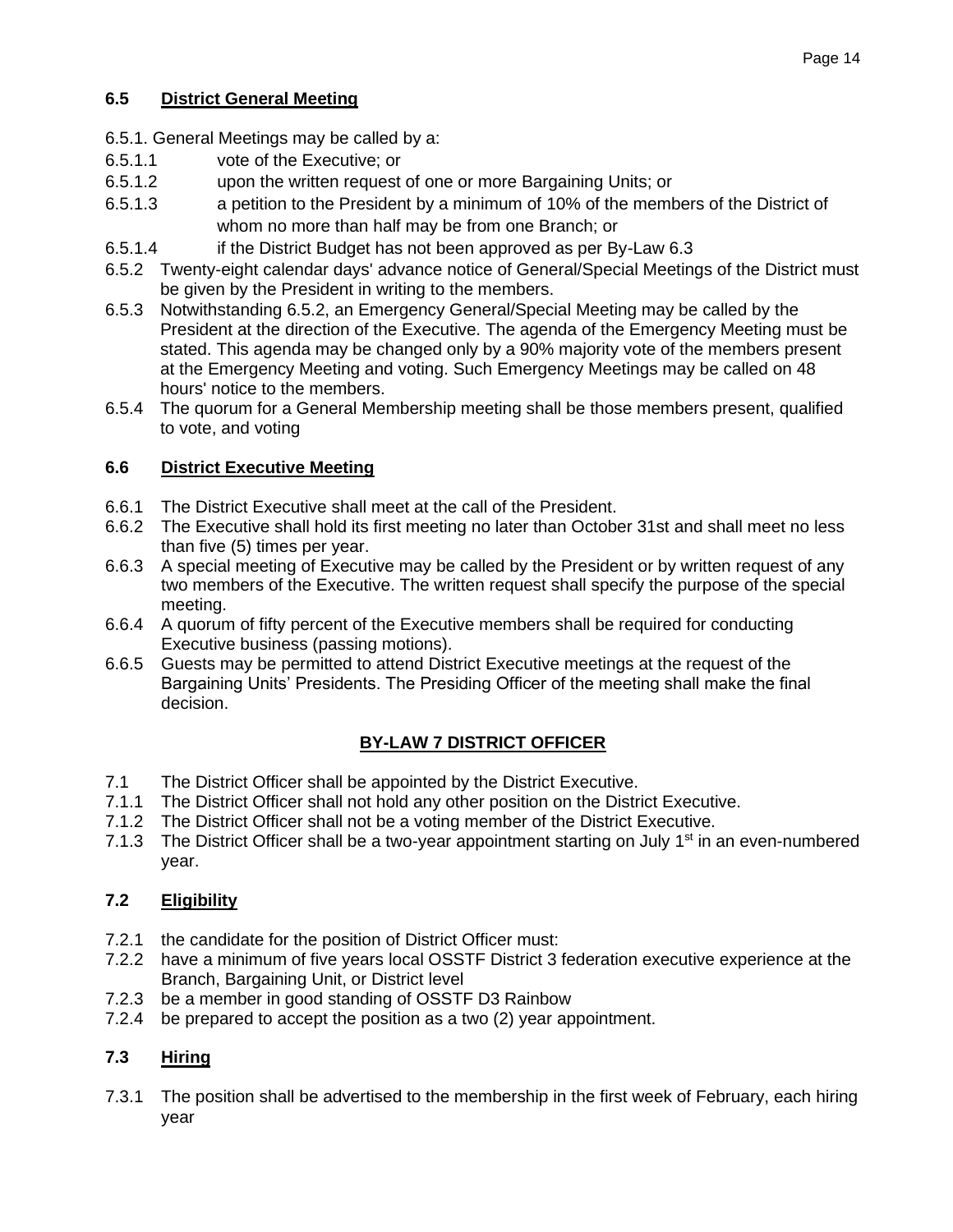- 7.3.2 The deadline for receiving applications shall be ten (10) working days from the date of the posting
- 7.3.3 Applicants for the position shall be interviewed by a District Hiring Committee comprised of the Bargaining Unit Presidents or designates and three District Executive members. These three District Executive members shall be elected by the District Executive (as per By-law 3.1.7)
- 7.3.3.1 In a hiring year, the District Executive shall elect the three District Executive members to the District Hiring Committee no later than the date of the February District Executive meeting
- 7.3.4 the Executive shall select the successful candidate prior to the March break in the hiring year
- 7.3.5 The District President shall inform all applicants of the decision in writing, following approval by the District Executive
- 7.3.6 The District Officer is to be paid the maximum salary of their job class plus a responsibility allowance equivalent to Program Leader in the current Teacher Bargaining Unit collective agreement between OSSTF District 3 and the Rainbow District School Board.

# **7.4 Duties**

- 7.4.1 It shall be the duty of the District Officer to:
- 7.4.2 assist in all aspects of collective bargaining
- 7.4.3 assist in all aspects of contract maintenance
- 7.4.4 assist in all aspects of member services, such as:
- 7.4.4.1 extended healthcare benefits and sick leave
- 7.4.4.2 long-term disability (LTD) and Workers Safety Insurance Board (WSIB) claims
- 7.4.4.3 retirement and LTD premium termination requests
- 7.4.5 manage the District office:
- 7.4.5.1 manage records and minutes of all Committee meetings
- 7.4.5.2 manage records of correspondence and answer same under instruction from the District Executive
- 7.4.5.3 assist the District President in arranging meetings
- 7.4.5.4 hire and supervise District Office staff
- 7.4.6 attend all meetings of the District Executive
- 7.4.7 submit a written report to the Executive at each District Executive meeting
- 7.4.8 assist Bargaining Unit Presidents with Benevolent Council applications as requested.
- 7.4.9 track postings, replies to postings and the successful candidates
- 7.4.10 keep the membership data current
- 7.4.11 submit a written report to the Annual General Meeting
- 7.4.12 act as a signing officer of the District
- 7.4.13 serve as a District Alternate at AMPA
- 7.4.13 If the District Officer vacates the position during the two-year term of office, the District Executive shall appoint an interim District Officer from qualified candidates. The Bargaining Unit Presidents (or designates) and three District Executive members shall interview candidates. These three District Executive members shall be elected by the District Executive. (See By-Law 7.3 - Hiring).

# **BY-LAW 8 BARGAINING UNITS**

- 8.1 It shall be the duty of the members of each Unit to approve a Constitution.
- 8.1.1 Where a Constitution of the Bargaining Unit is approved by a general meeting of the Bargaining Unit membership, such Constitution and By-Laws shall not contravene the Constitution and By-Laws of Rainbow District 3 or the Constitution and By-Laws of the Provincial OSSTF.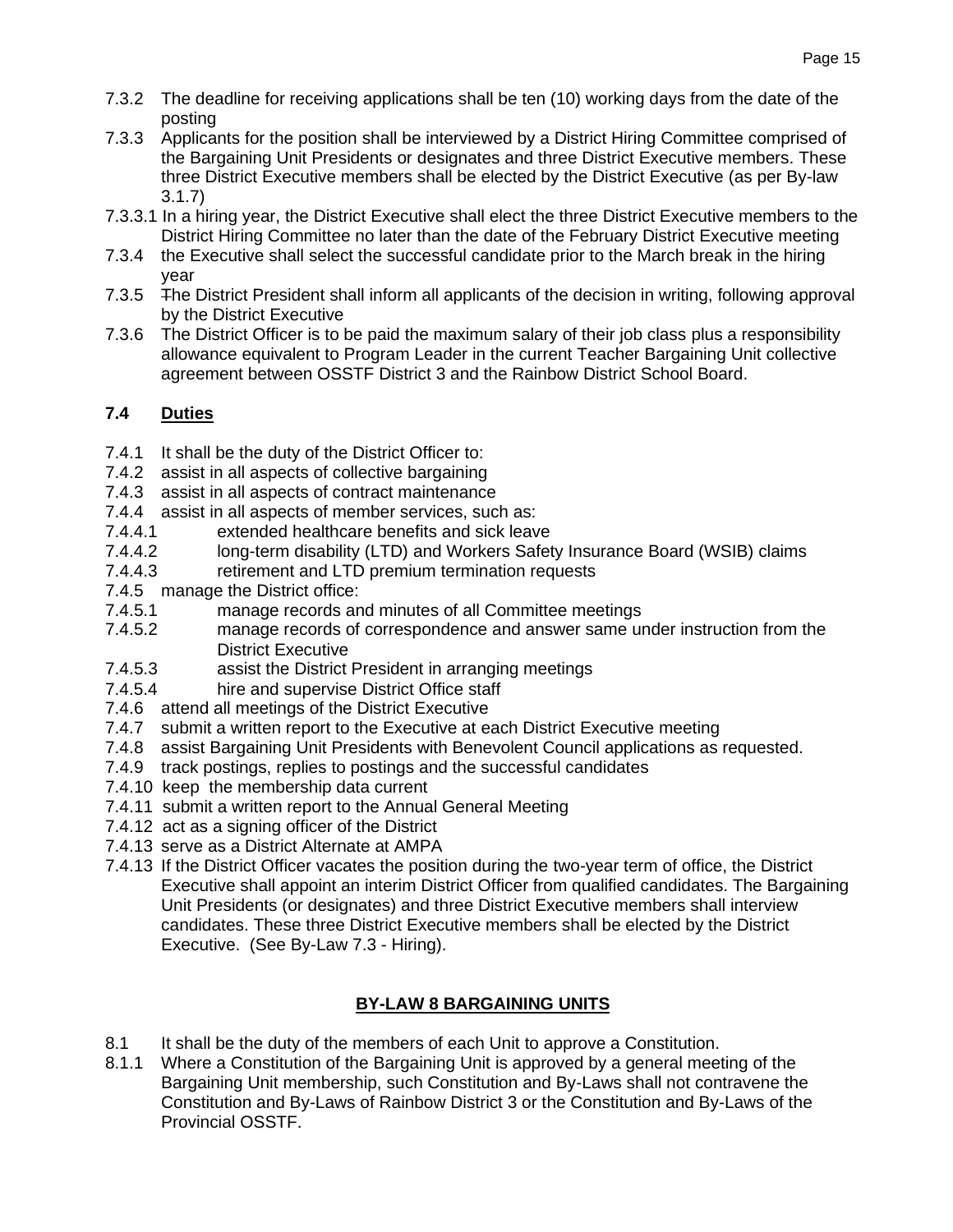# **BY-LAW 9 DISTRICT LEVY**

- 9.1 The district levy shall be based on a percentage of gross salary earned.
- 9.1.1 The approval of the District levy shall be done by secret ballot of all members.
- 9.1.2 The membership shall be notified in writing of the proposed change in the levy, thirty (30) days before the District Annual General Meeting
- 9.1.3 The notice should indicate the amount, the purpose, and other restrictions which may apply.
- 9.1.4 The levy shall be paid through the employer by direct deduction from regular paycheques

#### **BY-LAW 10 - DISTRICT FINANCES**

#### **10.1 GENERAL ACCOUNT**

#### **10.1.1 Preparation of the Budget**

- 10.1.1.1 Each District spending authority shall provide for the District Finance Committee, by the end of April, a written report to include for each account for which it is the spending authority
- 10.1.1.1.1 the budget(s) request for the following fiscal year based on a projection of expenditures to be charged to the account(s) along with the details of projected activities;
- 10.1.1.1.2 the total expenditures for the account(s) in the previous year.
- 10.1.1.2 Each Branch/Geographic Area shall be requested to submit by the end of March, their ideas and recommendations (and their costing) with regard to what the Rainbow District 3 plans and priorities should be for the following year.
- 10.1.1.3 The District Finance Committee shall submit a written report that includes the submitted budget requests of the spending authorities, and the submissions from the branches/ geographic areas to the District Executive.
- 10.1.1.4 The District Finance Committee, in order to discharge its duties, shall be present at the District Annual General Meeting
- 10.1.1.5 The budget shall include the following line items:
- 10.1.1.5.1 District President/ Salaries/ Benefits/ Expenses
- 10.1.1.5.2 District Officer/ Salaries/ Benefits/ Expenses
- 10.1.1.5.3 District Meetings: Unit Executive, Unit Councils, Annual District Assembly, AMPA
- 10.1.1.5.4 Bargaining Units
- 10.1.1.5.5 District Standing Committees
- 10.1.1.5.6 District Office
- 10.1.1.5.7 Other
- 10.1.1.6 The following line items shall be allocated a minimum percentage amount of the Provincial Funding Master so that the District may qualify for additional funding from the 2000 accounts:
- 10.1.1.6.1 Account #2025 Special District Negotiations, or equivalent, requires that up to 15% of the Funding Master be allocated for negotiations. Thus, District CBC/CMC gets up to 15%.
- 10.1.1.6.2 Account #2050 PAC Special District Programs, or equivalent, requires that "District must have up to 3% of their Funding Master allocated for political action" thus District PAC gets up to 3%.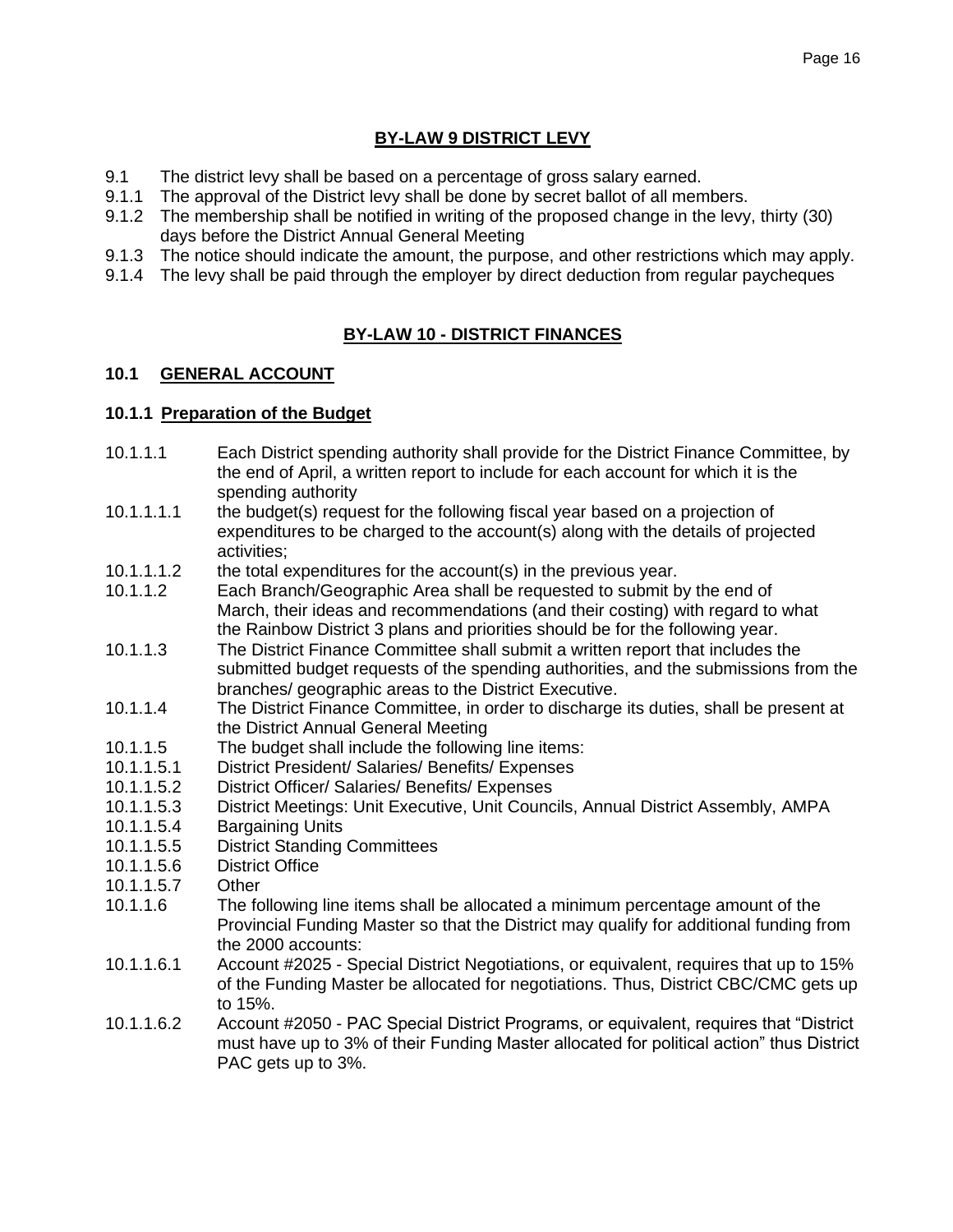# **10.1.1.7 Budget**

- 10.1.1.7.1 All revenues, Provincial and Local, shall be pooled at the District Level.
- 10.1.1.7.2 Funds required for the District Office, and other General Expenses of the District shall then be allocated.
- 10.1.1.7.3 Five (5) percent of the remaining funding master amount shall be kept for extenuating circumstances, in the Contingency Account, to be administered by the District Executive.
- 10.1.1.7.4 The balance shall then be allocated to Bargaining Units on a per capita basis based on full-time equivalence as provided by the Provincial Office Funding Master.
- 10.1.1.7.5 Any money budgeted but not spent shall revert back to the District Reserve Account.

# **10.1.2 Finance Committee Role**

- 10.1.2.1 The District Finance Committee shall:
- 10.1.2.1.1 have the authority to and shall review the detailed authorized expenditures of the spending authorities
- 10.1.2.1.2 prepare and present a written report to the District Annual General Meeting delegates expressing the judgement of the Finance Committee to as whether or not the figures in the proposed Budget are reasonable figures for the service provided.

#### **10.1.3 Administration of the Budget**

- 10.1.3.1 The final amended Budget report approved by the District Annual General Meeting shall be the maximum annual expenditure.
- 10.1.3.2 Responsibility for the initial approval of expenditures for any approved budget line is delegated to the authorized spending authority for that account.
- 10.1.3.3 Notwithstanding By-Law 10.1.3.2, the District Executive shall have the authority to require that each expenditure be subject to their approval and shall be responsible for satisfying itself as to the immediate value and economic wisdom of the expenditure. The District Executive shall have complete authority in the matter of approving expenditures or reducing costs within the limits of the Budget.
- 10.1.3.4 All expenditures which are not provided for in the General Account Budget shall funded through Transfers from Reserves (Budget Line #4065)
- 10.1.3.5 The District Executive shall allocate the year end surplus from the General Account to the Reserve Account

# **10.1.4 Approval for Overspending**

- 10.1.4.1 Any expenditures in all accounts beyond the budget approved by the District Assembly shall require the prior approval of the District Executive
- 10.1.4.1.1 The District Executive shall report all such approvals, in writing, at the next Annual General Meeting
- 10.1.4.2 Any over expenditure of General Accounts which has had the prior approval of the **District** 
	- Executive may be covered by the General Fund surplus of that fiscal year.
- 10.1.4.2.1 In the event of a General Fund deficit, District Reserves shall be used to cover the deficit
- 10.1.4.3 Any expenditures beyond the total amount of the Budget approved by the District Assembly, shall require the prior approval of the District Executive.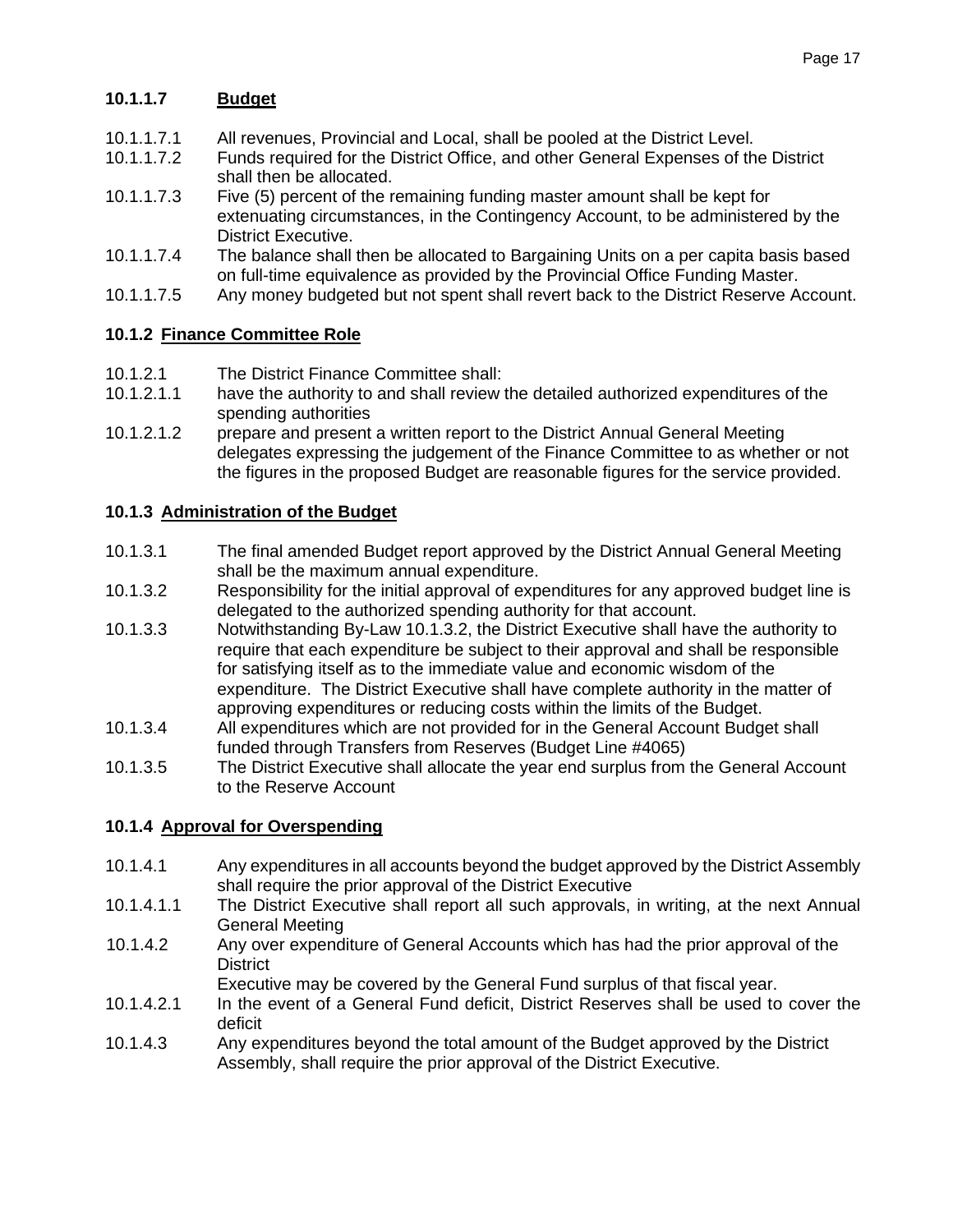#### **10.2 Restricted Reserve Account**

#### **10.2.1 Objectives**

- 10.2.1.1 to maintain a negotiations/strike fund to finance expenses arising from negotiations with the employer;
- 10.2.1.2 to maintain a Capital Equipment Fund to provide for the purchase, replacement, or repair of office equipment, when the need was not anticipated or included in the budget;
- 10.2.1.3 to maintain a Property/Capital Maintenance Fund to provide for the purchase of a property for the use of the District or to perform maintenance and renovations of the current District 3 office;
- 10.2.1.4 to maintain a General Reserve Fund to finance District expenses not anticipated nor budgeted for in the General Operating Account budget;
- 10.2.1.5 to maintain an investment policy for funds held in reserves.

#### **10.3 Management**

- 10.3.1 The Negotiations/Strike Fund shall not exceed \$500,000.
- 10.3.1.1 A year-end surplus in the general operating account of up to \$25,000 may be allocated by the District Executive to the Negotiations/Strike Fund.
- 10.3.2 The Capital Equipment Fund shall not exceed \$25,000.
- 10.3.2.1 A year-end surplus in the general operating account of up to \$4,000 may be allocated by the District Executive to the Capital Equipment Fund.
- 10.3.3 The Property/Capital Maintenance Fund shall not exceed \$1,000,000.
- 10.3.3.1 A year-end surplus in the general operating account of up to \$50,000 may be allocated by the District Executive to the Property/Capital Maintenance Fund.
- 10.3.4 The General Reserve Fund shall not exceed \$50,000.
- 10.3.4.1 Funds may be transferred at year-end from the General Operating Account to the General Reserve Fund or from the General Reserve Fund to the General Operating Account when approved by a motion of the District Executive
- 10.3.5 Expenditures from the Restricted Reserve Account must be approved by a motion of the District Executive.
- 10.3.6 The District Treasurer shall present a statement of the Restricted Reserve Account at the Annual General Meeting.
- 10.3.7 An interim statement shall be submitted by the District Treasurer on the request of the District Executive.

# **10.4 District Reimbursement of Expenses to Members**

#### **10.4.1 Procedure**

- 10.4.1.1 All expenses must be pre-arranged by the spending authority per By-Law 10.6.1
- 10.4.1.2 The claimant must complete an Expense Voucher, sign it and attach all receipts. Mileage shall be paid at the current provincial rate and requires no receipts, but a Mileage Expense Voucher must still be submitted.
- 10.4.1.3 When approved, the Treasurer signs the voucher and issues a cheque to the claimant. Later, at an appropriate time the Treasurer shall then claim this expense from the Provincial Office, if applicable.
- 10.4.2 There shall be no exception to this procedure. Under no circumstances will a cheque be issued until steps 10.4.1.1 to 10.4.1.3 have been complied with.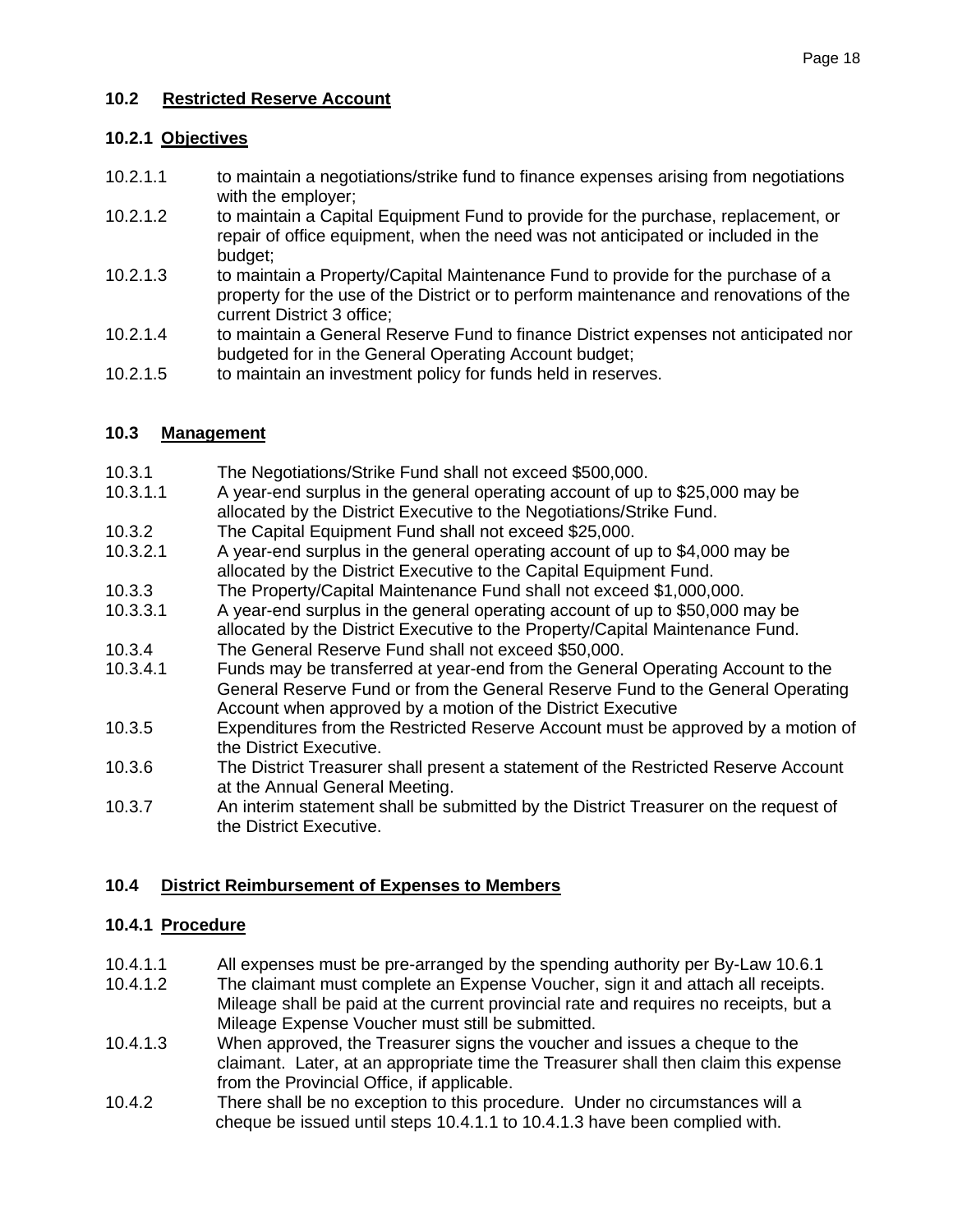#### **10.5 Spending Authority**

- 10.5.1 The spending authority for each District Standing Committee shall be the appointed Officer of the committee, with the exception of the Finance Committee, who shall be the District Treasurer.
- 10.5.2 The spending authority for all other District Expenses shall be,
- 10.5.2.1 the appointed District Officer, or
- 10.5.2.2 the elected District President
- 10.5.3 The spending authority for the Bargaining Units shall be the elected President and/or the elected Treasurer of the Bargaining Unit as prescribed by the Bargaining Unit Constitution.

# **BY-LAW 11 - ANTI-HARASSMENT AND ANTI-BULLYING POLICY**

#### **11.1 Anti-Harassment and Anti-Bullying Policy**

District 3 shall have an Anti-Harassment and Anti-Bullying Policy and Procedure to be followed at all OSSTF workplaces and functions.

11.2 The Anti-Bullying and Anti-Harassment Policy and Procedure and any amendments to it shall be approved by the OSSTF District 3 Executive Council.

# **BY-LAW 12 ANTI-HARASSMENT AND ANTI-BULLYING APPEALS PROCEDURE**

- 12.1 There shall be a District 3 Anti-Harassment and Anti-Bullying Appeals Procedure
- 12.2 The policy and accompanying procedures, once approved by the District Executive, shall be communicated with all members.

# **BY-LAW 13 STATUTORY LEAVE FOR TIME RELEASE OFFICERS**

- 13.1 In the event that the District President requires a statutory/sick leave, the District Executive shall appoint the District Vice President as Acting District President, subject to the term of office.
- 13.2 In the event that the appointed District Officer requires a statutory/sick leave, the District Executive shall appoint an interim District Officer for the term of the leave, according to the procedures set out in By-Law 7.
- 13.3 Should any non-release time member of the Executive require a statutory/sick leave, or be temporarily appointed to fulfill an acting position as the result of a statutory/sick leave, the District Executive shall appoint an acting replacement from among the members of the District Executive for the duration of the leave, subject to the term of office.

# **BY-LAW 14 DEPENDENT CARE**

14.1 If a member of the District Executive attends an OSSTF meeting or workshop after school or on the weekend and incurs childcare costs in order to attend the meeting or workshop, the rate of remuneration shall be as per OSSTF Financial Handbook Guidelines for childcare, payable by the District.